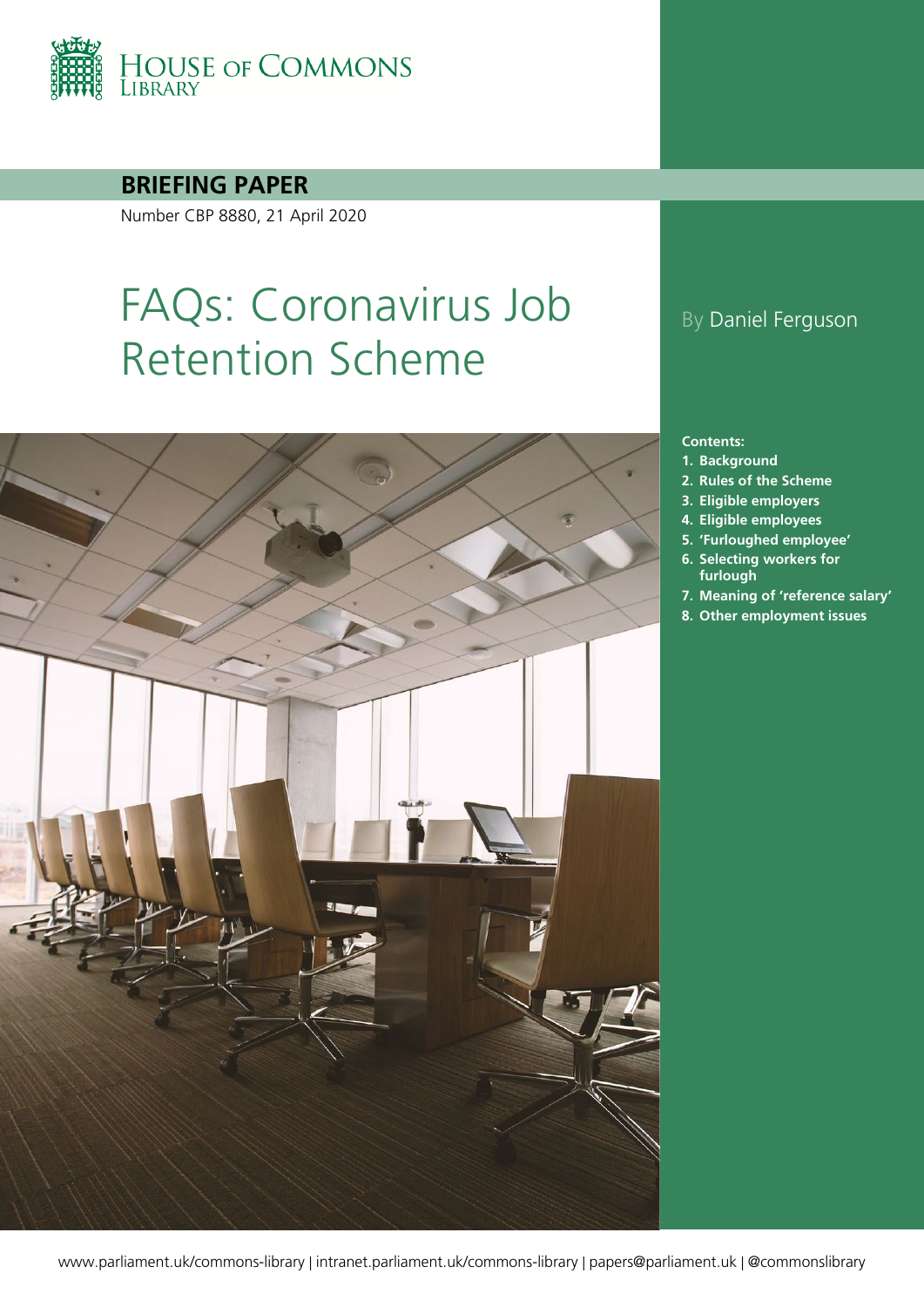## **Contents**

|    | 4<br><b>Summary</b>                                                                                                                                                                                                                                                                                                                                                                                                                                                                                                                                                                  |                                                                |  |
|----|--------------------------------------------------------------------------------------------------------------------------------------------------------------------------------------------------------------------------------------------------------------------------------------------------------------------------------------------------------------------------------------------------------------------------------------------------------------------------------------------------------------------------------------------------------------------------------------|----------------------------------------------------------------|--|
| 1. | <b>Background</b>                                                                                                                                                                                                                                                                                                                                                                                                                                                                                                                                                                    | 5                                                              |  |
| 2. | <b>Rules of the Scheme</b><br>Q1. Where are the rules of the Scheme set out?<br>Q2. What is the status of the Treasury Direction?<br>Q3. What is the relationship between the Treasury Direction and the guidance?<br>Q4. Can the Treasury Direction be amended?<br>Q5. Will there be further legislation?                                                                                                                                                                                                                                                                           | 7<br>7<br>$\overline{7}$<br>$\overline{7}$<br>$\,8\,$<br>8     |  |
| 3. | <b>Eligible employers</b><br>Q6. Which employers are eligible?<br>Q7. What can employers claim?<br>Q8. Do employers need to prove they cannot otherwise pay their employees?<br>Q9. When will the Scheme come into effect?<br>Q10. How will employers make a claim?                                                                                                                                                                                                                                                                                                                  | 9<br>9<br>$\mathsf 9$<br>10<br>11<br>11                        |  |
| 4. | <b>Eligible employees</b><br>Q11. Which employees are covered by the Scheme?<br>Q12. Does the Scheme cover foreign nationals?<br>Q13. Does the Scheme cover director-employees?<br>Q14. Does the Scheme cover employees who have stopped working?<br>Q15. Will the Scheme cover new starters?                                                                                                                                                                                                                                                                                        | 12<br>12<br>13<br>13<br>13<br>14                               |  |
| 5. | 'Furloughed employee'<br>Q16. What is a 'furloughed employee'<br>Q17. How do employers furlough employees?<br>Q18. Does the Scheme cover employees working reduced hours?<br>Q19. Can employees on sick leave be furloughed?<br>Q20. Can employees on unpaid leave be furloughed?<br>Q21. Can employees on family-related leave be furloughed?<br>Q22. Can employees be furloughed by multiple employers?<br>Q23. Can employees do volunteer work while on furlough?<br>Q24. Can employees work for new employers while on furlough?<br>Q25. Can employees come on and off furlough? | 15<br>15<br>15<br>16<br>16<br>17<br>18<br>18<br>18<br>18<br>18 |  |
| 6. | Selecting workers for furlough<br>Q26. Do employers have an automatic right to furlough workers?<br>Q27. Can employees demand to be furloughed?<br>Q28. Can agency workers and zero-hours workers be furloughed?<br>Q29. What about vulnerable employees?<br>Q30. How should employers select which employees to furlough?<br>Q31. Do employers have to consult employees?<br>Q32. Can employers make redundancies before the Scheme comes into effect?                                                                                                                              | 19<br>19<br>19<br>19<br>20<br>20<br>21<br>22                   |  |
| 7. | Meaning of 'reference salary'<br>Q33. What payments are covered by the Scheme?<br>Q34. How is reference salary calculated?<br>Q35. What about employees returning from statutory leave?<br>Q36. Do employers have to top up the wages?<br>Q37. Will employee NICs and pension contributions have to be deducted?<br>Q38. Do furloughed employees have to be paid the National Minimum Wage?                                                                                                                                                                                          | 23<br>23<br>23<br>24<br>25<br>25<br>25                         |  |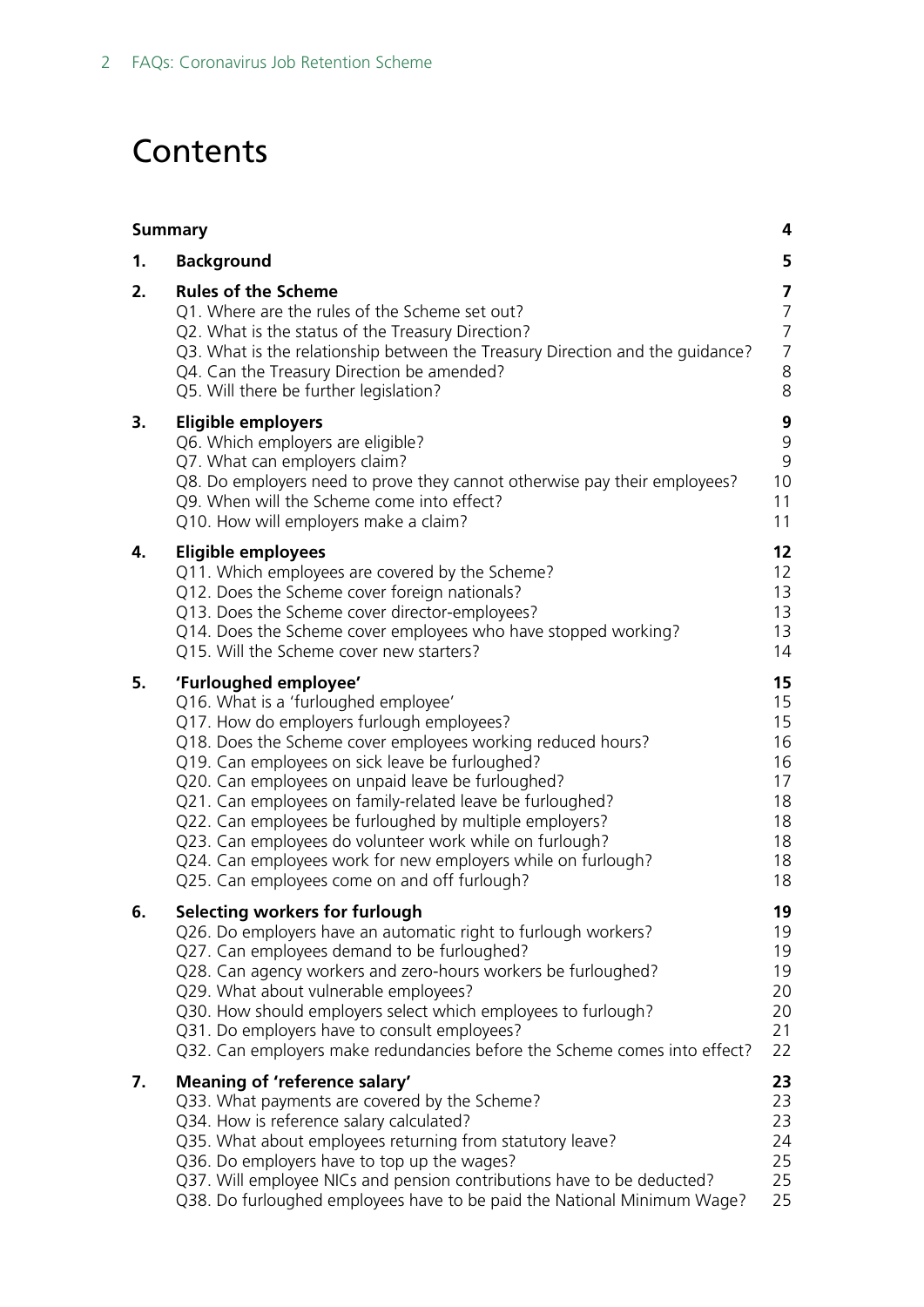| Other employment issues                                     | 26  |
|-------------------------------------------------------------|-----|
| Q39. Does being furloughed affect maternity rights?         | 26. |
| Q40. Does being furloughed affect continuity of employment? | 27. |
| Q41. Does being furloughed affect annual leave?             | 27. |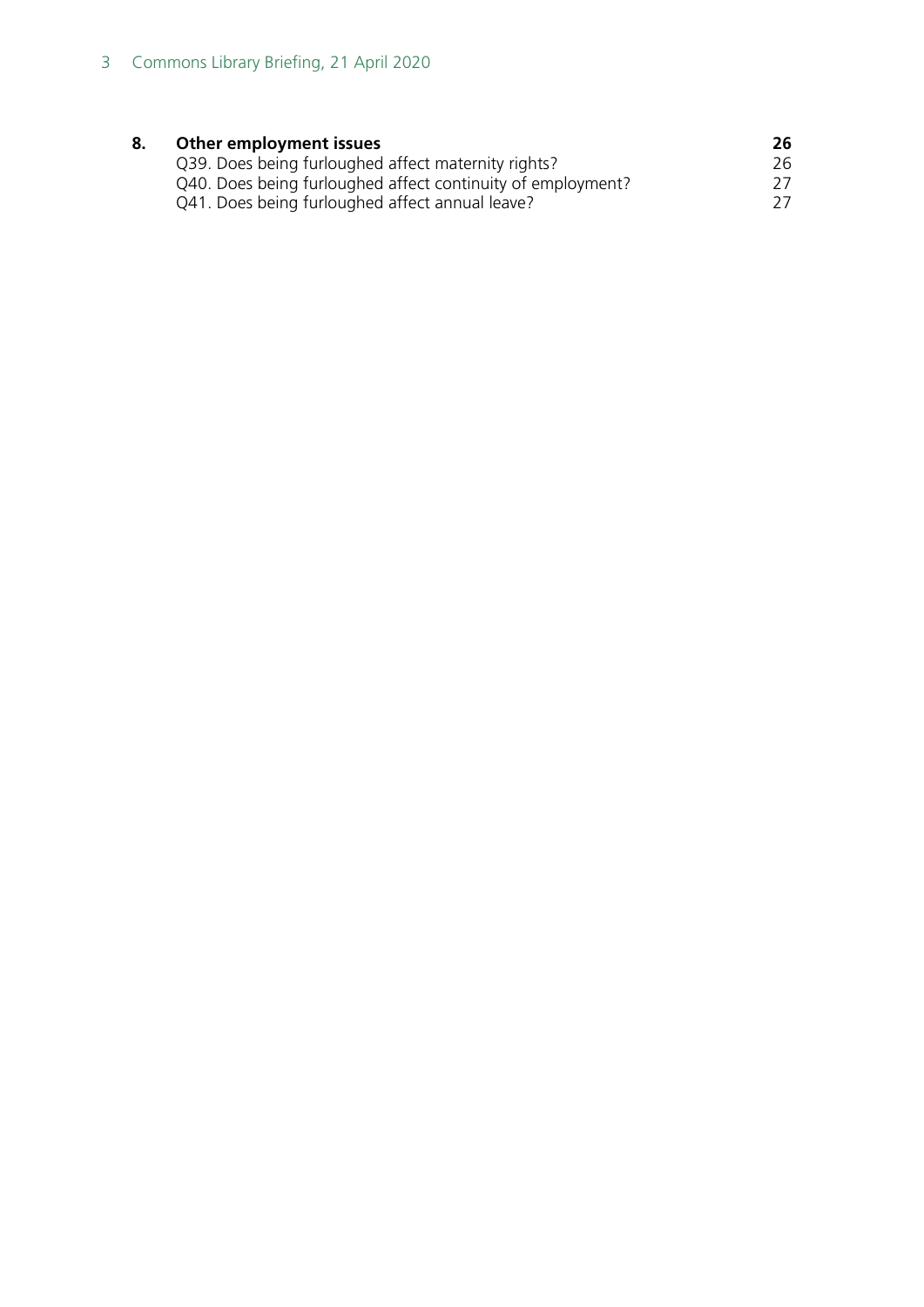## <span id="page-3-0"></span>Summary

On 20 March 2020 the Government announced the Coronavirus Job Retention Scheme.

The purpose of the Scheme is to provide grants to employers to ensure that they can retain and continue to pay staff, despite the effects of the Covid-19 pandemic.

The Government first published guidance for employers and employees on 26 March. These have been updated multiple times. On 15 April the Government published the Treasury Direction to HMRC, the formal legislative guidelines for the Scheme. In certain areas, there appear to be inconsistencies between the Government guidance and the Treasury Direction.

Under the Job Retention Scheme, the Government will provide a grant to employers to cover 80% of an employee's reference salary, up to £2,500 per month. The Scheme came into effect on 20 April and can be backdated to 1 March 2020. On 17 April the Chancellor announced that the Scheme will be extended until the end of June.

Employers can only claim for workers who are 'furloughed'. This is a novel term in UK employment law and describes a situation where an employee remains employed but is not provided with any work. Employees on reduced hours are excluded from the Scheme.

The Scheme is tied to PAYE. Employers can only claim for employees who were a payroll which was notified to HMRC through a Real Time Information (RTI) submission on or before 19 March 2020. Employees who were on the payroll by 28 February 2020 but who were subsequently dismissed or stopped working can be re-hired and furloughed.

The Job Retention Scheme is simply a mechanism through which employers can claim money from HMRC. It does not alter existing employment law rights and obligations.

Employers will normally be liable under the employment contract to pay employees their full wages, even if they cannot provide any work. In many cases, the employment contract would need to be varied to allow employers to furlough an employee on reduced pay.

It is for employers to decide whether to furlough an employee. This could cause problems for zero-hours workers and agency workers whose employers could simply reduce their work to zero without making a claim under the Scheme.

The Scheme also sits amongst a range of existing statutory employment rights. These include protections from discrimination, protections from unfair dismissal and rights to consultation in cases of collective redundancies. It also includes the rules on statutory sick pay, statutory maternity pay and holiday pay. In some cases, the current Government guidance does not provide an indication of how the Scheme will interact with these rights.

This paper covers a number of frequently asked questions on the Job Retention Scheme.

#### **This is a fast-moving area and the paper should be read as correct at the time of publication.**

**This information is provided to Members of Parliament in support of their parliamentary duties and is not intended to address the specific circumstances of any particular individual. A suitably qualified professional should be consulted if specific advice or information is required.**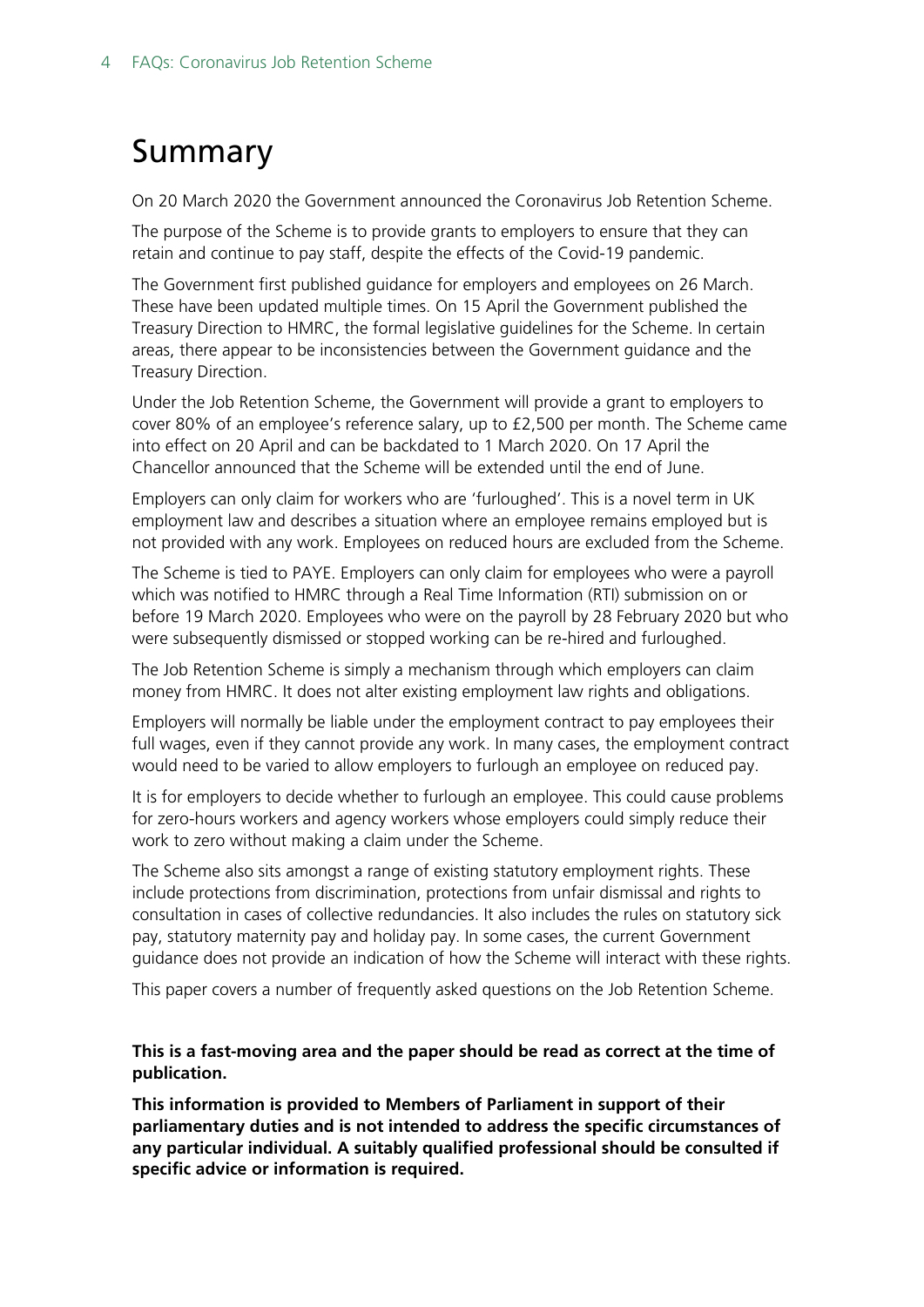## <span id="page-4-0"></span>1. Background

The Covid-19 pandemic continues to have a significant impact on economic activity in the UK, including on jobs and income. The impacts are being felt particularly hard by low paid workers and precarious workers as well as by women and BAME workers.<sup>[1](#page-4-1)</sup>

On 26 March 2020, the Government made the Health Protection [\(Coronavirus, Restrictions\)](http://www.legislation.gov.uk/uksi/2020/350/contents/made) (England) Regulations 2020. Similar regulations have been made for the other three nations. The regulations require businesses in a range of sectors to close their premises. They also make it an offence for a person to go to work if it is "reasonably possible" for that work to be done from home.

The Government's [guidance on self-isolation](https://www.gov.uk/government/publications/covid-19-stay-at-home-guidance/stay-at-home-guidance-for-households-with-possible-coronavirus-covid-19-infection) states that a person who shows symptoms of coronavirus illness must self-isolate for 7 days. Those in the same household as a symptomatic person must isolate for 14 days. Meanwhile the Government's quidance on shielding strongly advises all those in the 'extremely vulnerable' category not to leave their home for 12 weeks.

#### **Coronavirus Job Retention Scheme**

On 20 March 2020, the Chancellor announced the [Coronavirus Job](https://www.businesssupport.gov.uk/coronavirus-job-retention-scheme/)  [Retention Scheme](https://www.businesssupport.gov.uk/coronavirus-job-retention-scheme/) ('JRS'). Under the Scheme the Government will cover 80% of worker's wages up to £2,500 per month.

The Scheme initially was initially set to cover the period from 1 March to 31 May. However, on 17 April the Chancellor announced that the Scheme would be extended until the end of June.<sup>[2](#page-4-2)</sup>

The Scheme was initially welcomed by both the [Trades Union Congress](https://twitter.com/The_TUC/status/1241062512612855808) (TUC) and the [Confederation of British Industry](https://twitter.com/cbicarolyn/status/1241071810600472578) (CBI). There has since been a large volume of commentary highlighting on the Scheme, some of which has highlighted various gaps.<sup>[3](#page-4-3)</sup>

The statutory basis for the Scheme is provided for in section 76 of the [Coronavirus Act 2020](http://www.legislation.gov.uk/ukpga/2020/7/contents/enacted/data.htm). This provides that HMRC shall, in relation to Covid-19, have such functions as directed by the Treasury. The Treasury Direction made under this power was published on 15 April.

The Government has also published [guidance for employers](https://www.gov.uk/guidance/claim-for-wage-costs-through-the-coronavirus-job-retention-scheme?fbclid=IwAR01rSs4rCE4YS-aLNhIjLHYOFTCyfFai2dDeniRYcWWyaROVwuDDBO1QKo) and [guidance for employees](https://www.gov.uk/guidance/check-if-you-could-be-covered-by-the-coronavirus-job-retention-scheme) on the JRS. This guidance was first published on 26 March and has been updated and changed multiple times.

#### **Other steps taken to support businesses and workers**

The JRS is one of a number of measures the Government has introduced to provide financial support to businesses and workers. The Chancellor said the JRS, along with the other support measures, is the "most

<span id="page-4-1"></span><sup>1</sup> See [Coronavirus: Impact on the labour market,](https://commonslibrary.parliament.uk/research-briefings/cbp-8898/) Commons Library Briefing Paper CBP-8898, 20 April 2020.

<span id="page-4-3"></span><span id="page-4-2"></span><sup>&</sup>lt;sup>2</sup> HM Treasury, [Chancellor extends furlough scheme to end of June,](https://www.gov.uk/government/news/chancellor-extends-furlough-scheme-to-end-of-june) 17 April 2020.

<sup>&</sup>lt;sup>3</sup> See e.g. Lord John Hendy QC, The gaps in the government's coronavirus income [protection plans,](https://www.ier.org.uk/wp-content/uploads/The-gaps-in-the-governments-Coronavirus-income-protection-plans-090420.pdf) Institute of Employment Rights, 6 April 2020. (Lord Hendy is an employment barrister and a Labour Peer in the House of Lords).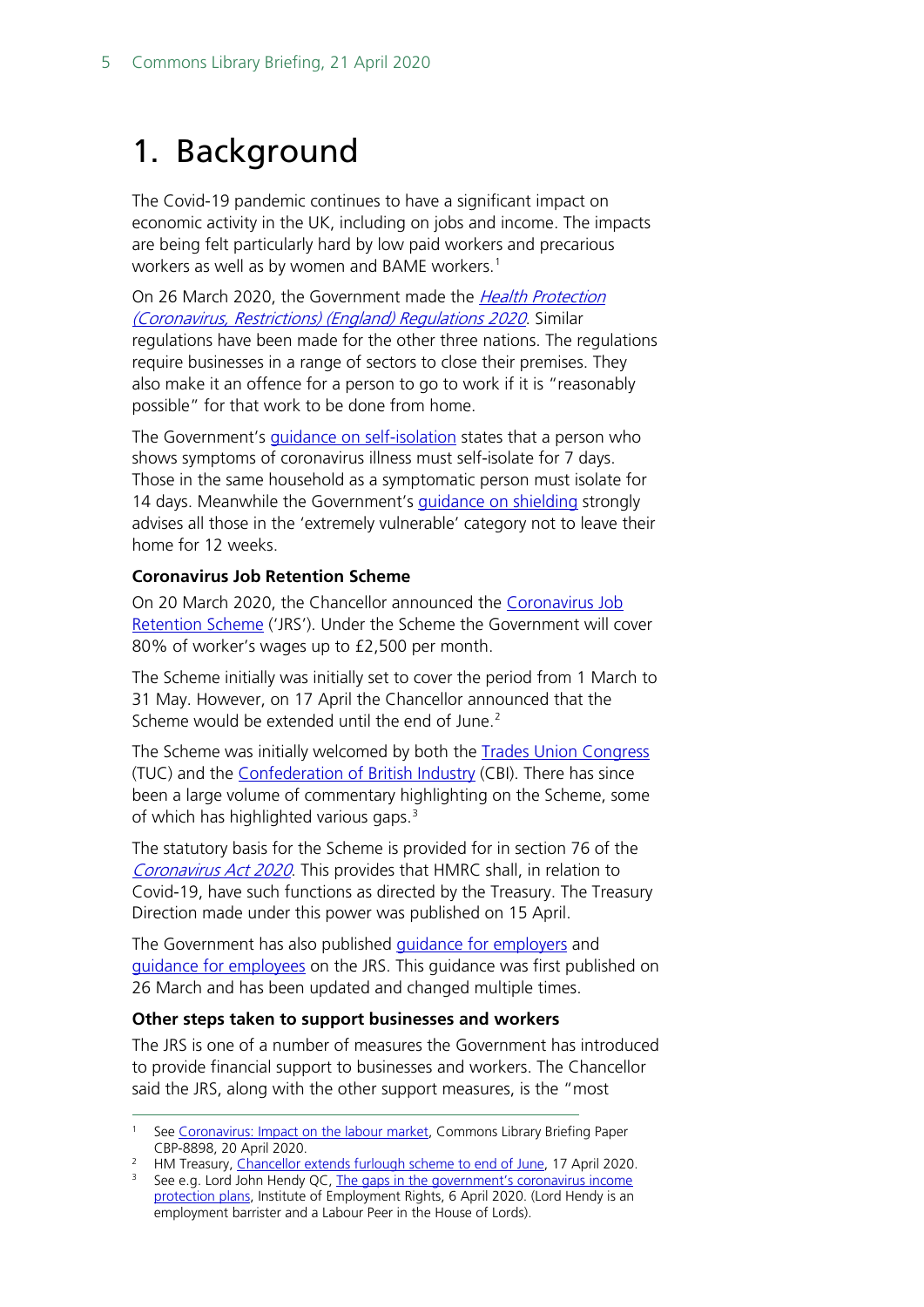comprehensive and generous suite of interventions of any major developed country in the world."[4](#page-5-0)

The Library Briefing, [Support for businesses during the Coronavirus](https://commonslibrary.parliament.uk/research-briefings/cbp-8847/)  [\(Covid-19\) outbreak \(CBP-8847\),](https://commonslibrary.parliament.uk/research-briefings/cbp-8847/) covers the business measures in detail, including the Business Introduction Loan Scheme, business rates holidays, VAT deferrals and more.

The Government has announced new insolvency measures to help businesses hit by the COIVD-19 pandemic. These are covered in the Library Briefing, [Coronavirus: changes to insolvency rules to help](https://commonslibrary.parliament.uk/research-briefings/cbp-8877/)  businesses [\(CBP 8877\).](https://commonslibrary.parliament.uk/research-briefings/cbp-8877/)

The Government has also reformed the rules on statutory sick pay to extend it to those who are self-isolating in prescribed circumstances and to make regulations to provide employers a rebate for SSP payments relating to Covid-19. The Library Briefing, [Coronavirus Bill: Statutory Sick](https://commonslibrary.parliament.uk/research-briefings/cbp-8864/)  [Pay and National Insurance Contributions \(CBP-8864\),](https://commonslibrary.parliament.uk/research-briefings/cbp-8864/) covers this in detail.

The Government has also announced a [Self-employment Income](https://www.businesssupport.gov.uk/self-employment-income-support-scheme/)  [Support Scheme,](https://www.businesssupport.gov.uk/self-employment-income-support-scheme/) which provides similar support for the self-employed.

#### **A note on terminology…**

A number of terms are used frequently throughout this paper.

- "Guidance for employers" means the Government's [guidance for employers on the JRS.](https://www.gov.uk/guidance/claim-for-wage-costs-through-the-coronavirus-job-retention-scheme?fbclid=IwAR01rSs4rCE4YS-aLNhIjLHYOFTCyfFai2dDeniRYcWWyaROVwuDDBO1QKo)
- "Guidance for employees" means the Government's [guidance for employees on the JRS.](https://www.gov.uk/guidance/check-if-you-could-be-covered-by-the-coronavirus-job-retention-scheme)
- "Government guidance" refers collectively to the two documents above.
- "Treasury Direction" means the [Coronavirus Act 2020 Functions of Her Majesty's Revenue and](https://assets.publishing.service.gov.uk/government/uploads/system/uploads/attachment_data/file/879484/200414_CJRS_DIRECTION_-_33_FINAL_Signed.pdf)  [Customs \(Coronavirus Job Retention Scheme\) Direction.](https://assets.publishing.service.gov.uk/government/uploads/system/uploads/attachment_data/file/879484/200414_CJRS_DIRECTION_-_33_FINAL_Signed.pdf)

The Treasury Direction uses the term 'employee' when discussing those who are covered by the JRS. The definition of 'employee' in the Direction is broader than the definition of 'employee' used in employment law (see Question 11). Likewise, this paper uses the term 'employee' to describe those who eligible under the Scheme.

<span id="page-5-0"></span>When discussing employment rights, such as protections from dismissal or the right to annual leave, the paper has sought to use the terms 'employee' and 'worker' as defined in employment law. For further details, see the Library Paper, [Employment Status \(CBP-8045\).](https://commonslibrary.parliament.uk/research-briefings/cbp-8045/)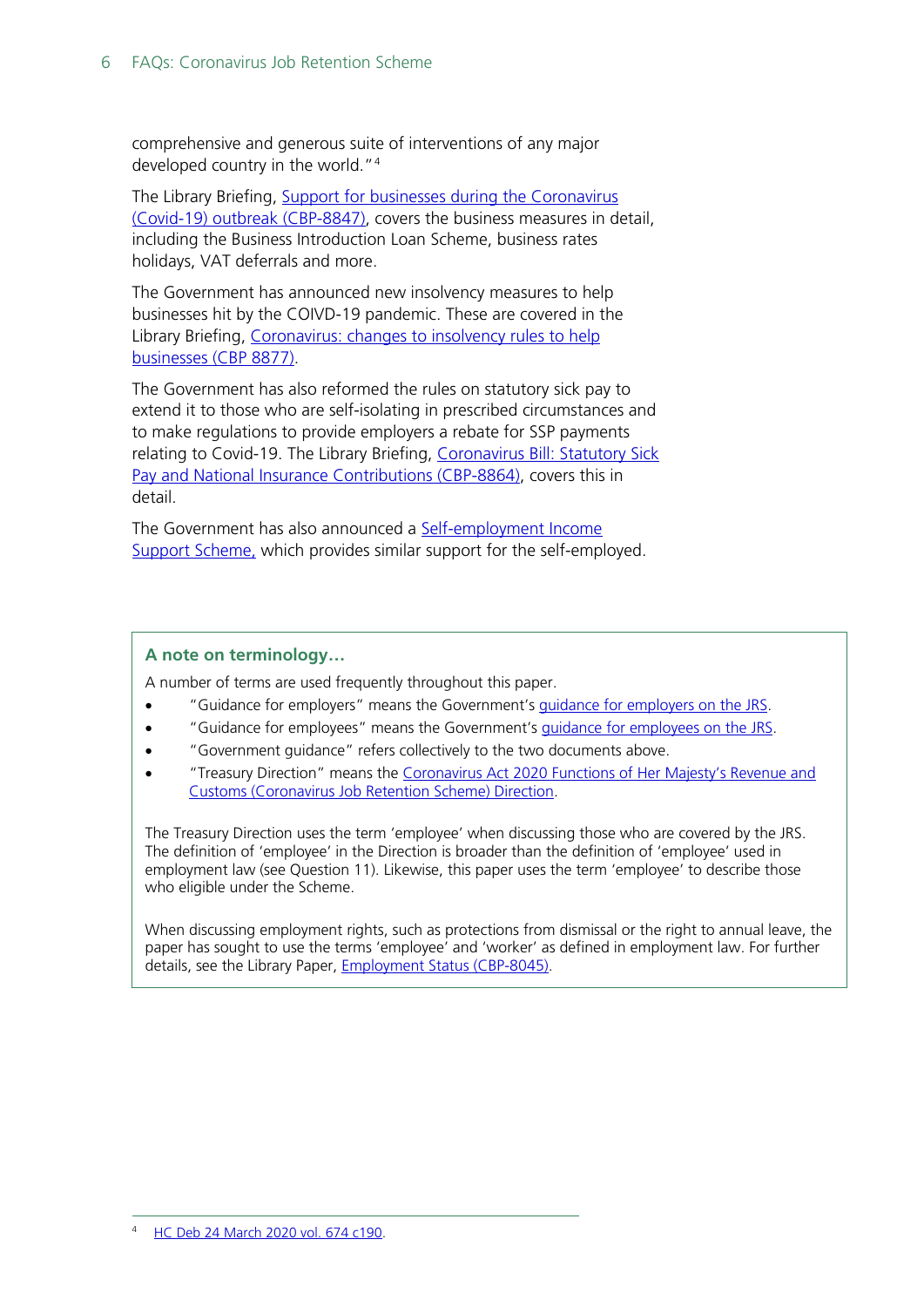## <span id="page-6-0"></span>2. Rules of the Scheme

## <span id="page-6-1"></span>Q1. Where are the rules of the Scheme set out?

The statutory basis for the Scheme is section 76 of the [Coronavirus Act](http://www.legislation.gov.uk/ukpga/2020/7/section/76)  [2020.](http://www.legislation.gov.uk/ukpga/2020/7/section/76) This is a general provision that provides the Treasury with the power to direct HMRC's functions in relation to Covid-19.

On 15 April 2020, the Government published the [Treasury Direction](https://assets.publishing.service.gov.uk/government/uploads/system/uploads/attachment_data/file/879484/200414_CJRS_DIRECTION_-_33_FINAL_Signed.pdf) made under this power. This sets out the circumstances in which HMRC must make payments to employers under the JRS.

The Government has published [guidance for employers](https://www.gov.uk/guidance/claim-for-wage-costs-through-the-coronavirus-job-retention-scheme?fbclid=IwAR01rSs4rCE4YS-aLNhIjLHYOFTCyfFai2dDeniRYcWWyaROVwuDDBO1QKo) and [guidance](https://www.gov.uk/guidance/check-if-you-could-be-covered-by-the-coronavirus-job-retention-scheme)  [for employees.](https://www.gov.uk/guidance/check-if-you-could-be-covered-by-the-coronavirus-job-retention-scheme) These were first published on 26 March and were updated on 4 April, 9 April, 15 April, 17 April and 20 April.

In addition, the Government has published a [step-by-step guide](https://assets.publishing.service.gov.uk/government/uploads/system/uploads/attachment_data/file/880092/Coronavirus_Job_Retention_Scheme_step_by_step_guide_for_employers.pdf) for employers making a claim under the Scheme and an [online calculator](https://www.gov.uk/guidance/work-out-80-of-your-employees-wages-to-claim-through-the-coronavirus-job-retention-scheme)  for calculating the reference salary that employers can claim.

### <span id="page-6-2"></span>Q2. What is the status of the Treasury Direction?

The Treasury Direction is made under the statutory power conferred by section 76 of the [Coronavirus Act 2020.](http://www.legislation.gov.uk/ukpga/2020/7/section/76) It has legal force and is the document that HMRC is bound to follow when making decisions about issuing grants under the Scheme.

The Direction did not have to be subject to Parliamentary approval. However, the Direction is a form of legislation and must be interpreted in accordance with the ordinary rules on statutory interpretation.

## <span id="page-6-3"></span>Q3. What is the relationship between the Treasury Direction and the guidance?

The Government guidance was first issued on 26 March 2020 and was updated three times before the Treasury Direction was published. There are inconsistencies between the Treasury Direction and earlier versions of the Government guidance. There also appear to be inconsistencies between the Direction and the current Government guidance, even though the guidance was updated after the Direction was published.

As noted in Question 2, HMRC is bound to follow the Treasury Direction. Government guidance can, in certain circumstances, be used by courts as a persuasive authority in the interpretation of a statutory provision.<sup>[5](#page-6-4)</sup> However, where there are inconsistencies that cannot be reconciled, the Direction will prevail.

Daniel Barnett and Max Schofield, barristers at Outer Temple Chambers and 3BP Barristers, have suggested that employers who relied on earlier versions of Government guidance that are not reflected in the Treasury Direction may be able to bring a claim for Judicial Review.<sup>[6](#page-6-5)</sup>

<span id="page-6-4"></span><sup>5</sup> [Chief Constable of Cumbria v Wright and Anor](https://www.bailii.org/ew/cases/EWHC/Admin/2006/3574.html) [2007] WLR 1407 at [17].

<span id="page-6-5"></span>Daniel Barnett and Max Schofield, The Coronavirus Job Retention Scheme: Claiming [Against HMRC,](https://www.3pb.co.uk/content/uploads/Claims-against-HMRC-Furlough-17-04-2020.pdf) 3BP Barristers, 17 April 2020.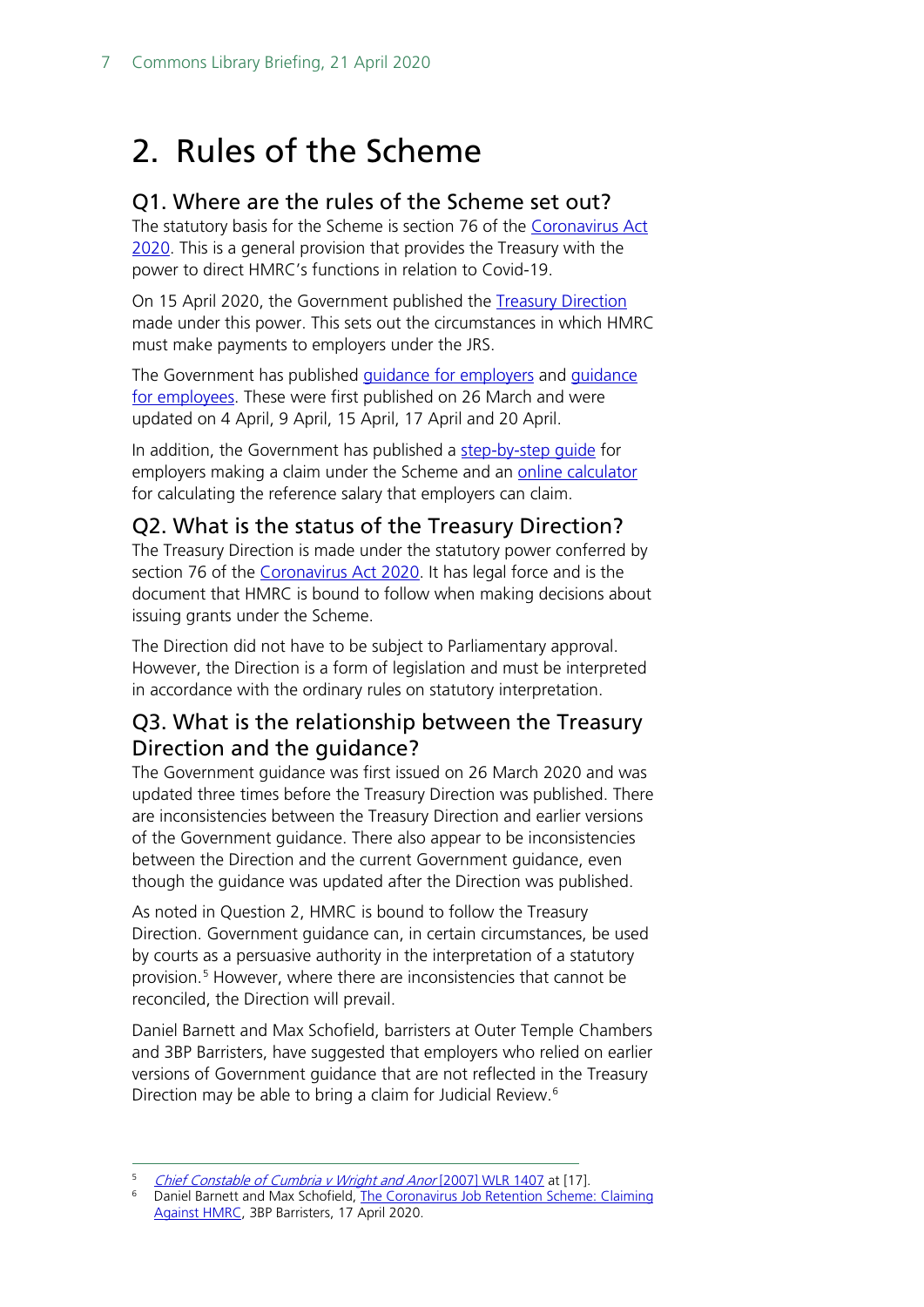#### <span id="page-7-0"></span>Q4. Can the Treasury Direction be amended?

Yes. The Treasury Direction can be amended by further Directions issued under section [7](#page-7-2)6 of the 2020 Act.<sup>7</sup> Indeed, the Direction will have to be amended to reflect the Chancellor's [announcement](https://www.gov.uk/government/news/chancellor-extends-furlough-scheme-to-end-of-june) on 17 April 2020 that the Scheme will cover the period until 30 June 2020 (under the current Direction the Scheme only covers the period until 31 May 2020).

### <span id="page-7-1"></span>Q5. Will there be further legislation?

The Government has not suggested that it will present any further legislation on the JRS. The Government guidance says on a number of occasions that the Scheme operates within the framework of existing employment law and does not change any legal rights or obligations that employers or employees may have.

<span id="page-7-2"></span><sup>7</sup> [The Coronavirus Act 2020 Functions of Her Majesty's Revenue and Customs](https://assets.publishing.service.gov.uk/government/uploads/system/uploads/attachment_data/file/879484/200414_CJRS_DIRECTION_-_33_FINAL_Signed.pdf)  [\(Coronavirus Job Retention Scheme\) Direction](https://assets.publishing.service.gov.uk/government/uploads/system/uploads/attachment_data/file/879484/200414_CJRS_DIRECTION_-_33_FINAL_Signed.pdf) ('Treasury Direction'), para. 14.1.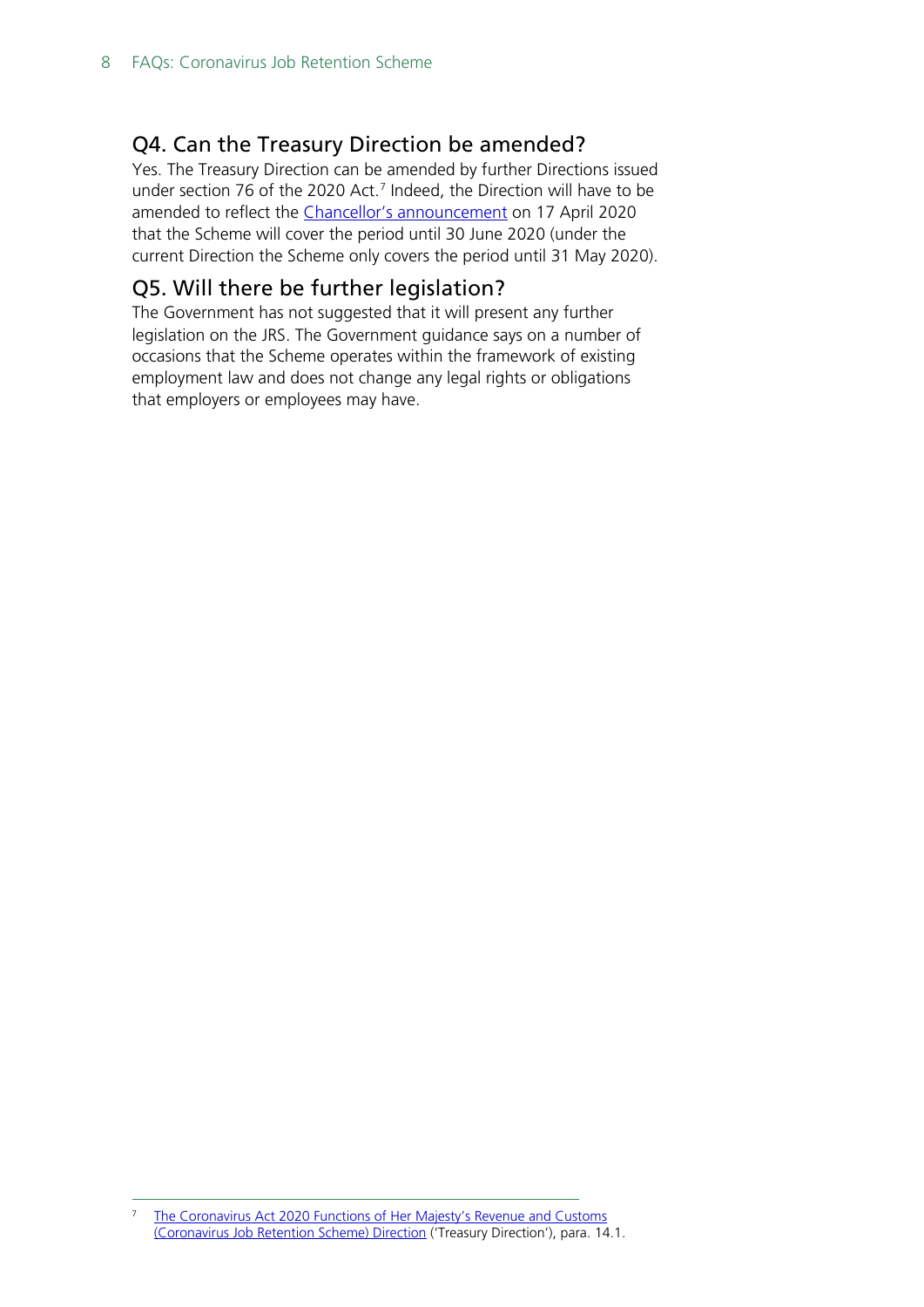## <span id="page-8-0"></span>3. Eligible employers

## <span id="page-8-1"></span>Q6. Which employers are eligible?

The [Treasury Direction](https://assets.publishing.service.gov.uk/government/uploads/system/uploads/attachment_data/file/879484/200414_CJRS_DIRECTION_-_33_FINAL_Signed.pdf) says that any employer who has set up a PAYE scheme and notified this to HMRC through a real time information (RTI) submission by 19 March 2020 can make claims to the JRS.

The quidance for employers says that any organisation with a UK payroll is eligible, including businesses, charities, recruitment agencies (if they have agency workers on PAYE) and public authorities.

Individuals who employ someone (such as a nanny) can also put them on furlough and claim under the Scheme if that person is on PAYE.

#### **TUPE**

The Treasury Direction says that where employees are employed by one employer on 19 March but transferred to a new employer after that date under [TUPE rules,](https://www.gov.uk/transfers-takeovers) they can be furloughed by the new employer.<sup>[8](#page-8-3)</sup> This is reflected in the guidance for employers.

If an employee is transferred under TUPE rules prior to 19 March it would appear that the new employer can only claim under the Scheme if they made an RTI submission by that date.

#### **Administrators**

The guidance for employers says that where a company has gone into administration the administrator can furlough workers and make a claim under the Scheme. The first, and to date the only, court case relating to the JRS concerned furlough by administrators. [9](#page-8-4)

#### **Public sector organisations**

The guidance for employers says that public sector organisations are not expected to furlough workers. It says that this is because staff will still be required in the provision of essential public services and as in most cases funding for staff costs will continue. However, the guidance notes that this is not a hard rule.

The Treasury Direction does not place any restrictions on furloughing public sector workers.

#### <span id="page-8-2"></span>Q7. What can employers claim?

The [Treasury Direction](https://assets.publishing.service.gov.uk/government/uploads/system/uploads/attachment_data/file/879484/200414_CJRS_DIRECTION_-_33_FINAL_Signed.pdf) says that employers can claim 80% of an employee's 'reference salary' up to  $£2,500$  per month.<sup>[10](#page-8-5)</sup> In addition, employers can claim Employer National Insurance contributions (NICs) and auto-enrolment pension contributions that are payable on this reduced rate of pay.

#### **PAYE & RTI**

Real time information (RTI) is a mechanism used by employers to notify HMRC of PAYE deductions each time the employee is paid.

See [Running payroll](https://www.gov.uk/running-payroll) (GOV.UK).

<span id="page-8-4"></span><span id="page-8-3"></span><sup>&</sup>lt;sup>8</sup> Treasury Direction, para. 9.3(d) and 10(b).<br><sup>9</sup> Carluccio's Limited (in administration)[2003

[Carluccio's Limited \(in administration\)](https://www.judiciary.uk/wp-content/uploads/2020/04/Caluccios-Approved-judgment-1.pdf) [2020] EWHC 886 (Ch). See commentary in David Reade QC and Daniel Northall, [Carluccio's: the High Court issues guidance on](https://www.linkedin.com/pulse/carluccios-high-court-issues-guidance-relationship-between-northall?trk=related_artice_Carluccio%E2%80%99s%3A%20the%20High%20Court%20issues%20guidance%20on%20the%20relationship%20between%20furlough%2C%20contractual%20variation%20and%20the%20administration%20of%20insolvent%20companies_article-card_title)  [the relationship between furlough, contractual variation and the administration of](https://www.linkedin.com/pulse/carluccios-high-court-issues-guidance-relationship-between-northall?trk=related_artice_Carluccio%E2%80%99s%3A%20the%20High%20Court%20issues%20guidance%20on%20the%20relationship%20between%20furlough%2C%20contractual%20variation%20and%20the%20administration%20of%20insolvent%20companies_article-card_title)  [insolvent companies,](https://www.linkedin.com/pulse/carluccios-high-court-issues-guidance-relationship-between-northall?trk=related_artice_Carluccio%E2%80%99s%3A%20the%20High%20Court%20issues%20guidance%20on%20the%20relationship%20between%20furlough%2C%20contractual%20variation%20and%20the%20administration%20of%20insolvent%20companies_article-card_title) LinkedIn, 14 April 2020 (accessed 21 April 2020).

<span id="page-8-5"></span><sup>&</sup>lt;sup>10</sup> Treasury Direction, para. 8.2.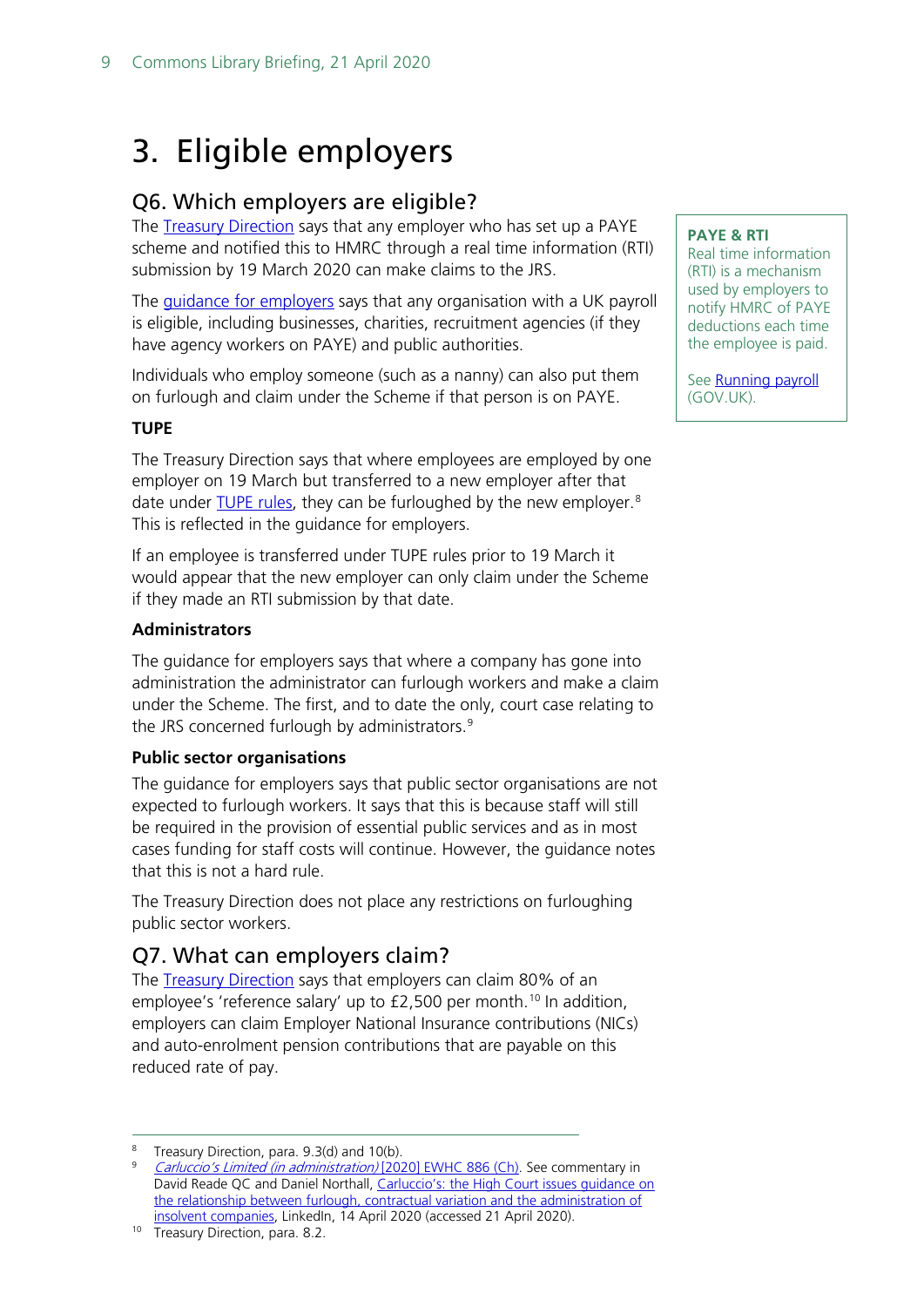The Institute of Chartered Accountants in England and Wales (ICAEW) [provides the following illustration](https://www.icaew.com/insights/viewpoints-on-the-news/2020/mar-2020/coronavirus-job-retention-scheme-furlough-guidance?utm_source=tax_twitter&utm_medium=social&utm_campaign=taxfac_jobsretention_furlough) of how a claim could work:

X Ltd employs Mr B at an annual salary of £42,000, so £3,500 per month. Mr B has opted out of auto enrolment.

Each month, Mr B currently receives net pay of £2,675 which is after deducting PAYE of £492 and employees NIC of £333. On this salary, the employer pays employers' NIC of £383.

The available grant for the employer is the lower of

(c) 80% of £3,500 = £2,800, and

(d) £2,500

Plus employers NIC, £245, on this amount

So X Ltd claims a grant of  $£2,500$  plus  $£245 = £2,745$ .

However, the Treasury Direction has added a layer of complexity to the position set out in the Government guidance.

Under the Direction an employer can only reclaim 'qualifying costs'. [11](#page-9-1) Qualifying costs include earnings paid by an employer to its employee but only if:

- The employee is paid more than £2,500 per month; or
- The employee is paid 80% of their reference salary as defined under the Direction.[12](#page-9-2)

The effect of this provision is that if an employer has paid an employee less than 80% of their reference salary they will not be able to claim those costs under the Scheme. As discussed in Question 34, the rules for determining what constitutes 'reference salary' are very complicated.

Jolyon Maugham QC, a barrister at Devereux chambers, has written that this provision is a "bear trap" for employers. He argues that if an employer miscalculated an employee's reference salary and paid them less than 80%, they would not be able to claim this under the Scheme. By contrast, if an employer chose to be safe and paid an employee £2,500, they would not be able to reclaim the full cost if 80% of their employee's reference salary was actually less than this amount.<sup>[13](#page-9-3)</sup>

This rule also creates potential complications for employers who pay enhanced maternity pay or other family-related pay (see Question 21).

### <span id="page-9-0"></span>Q8. Do employers need to prove they cannot otherwise pay their employees?

In previous versions of the Government guidance there was uncertainty over whether employers could only furlough workers if they would otherwise have to make them redundant.

The [Treasury Direction](https://assets.publishing.service.gov.uk/government/uploads/system/uploads/attachment_data/file/879484/200414_CJRS_DIRECTION_-_33_FINAL_Signed.pdf) makes it clear that this is not a requirement. An employer can furlough workers provided "the instruction is given by

<span id="page-9-2"></span><span id="page-9-1"></span><sup>&</sup>lt;sup>11</sup> Treasury Direction, para. 5(b).

<sup>&</sup>lt;sup>12</sup> Treasury Direction, para. 7.1.

<span id="page-9-3"></span><sup>&</sup>lt;sup>13</sup> Jolyon Maugham QC, Does the Job Retention Scheme apply to casual workers, Waiting for Godot, 18 April 2020 (accessed 20 April 2020).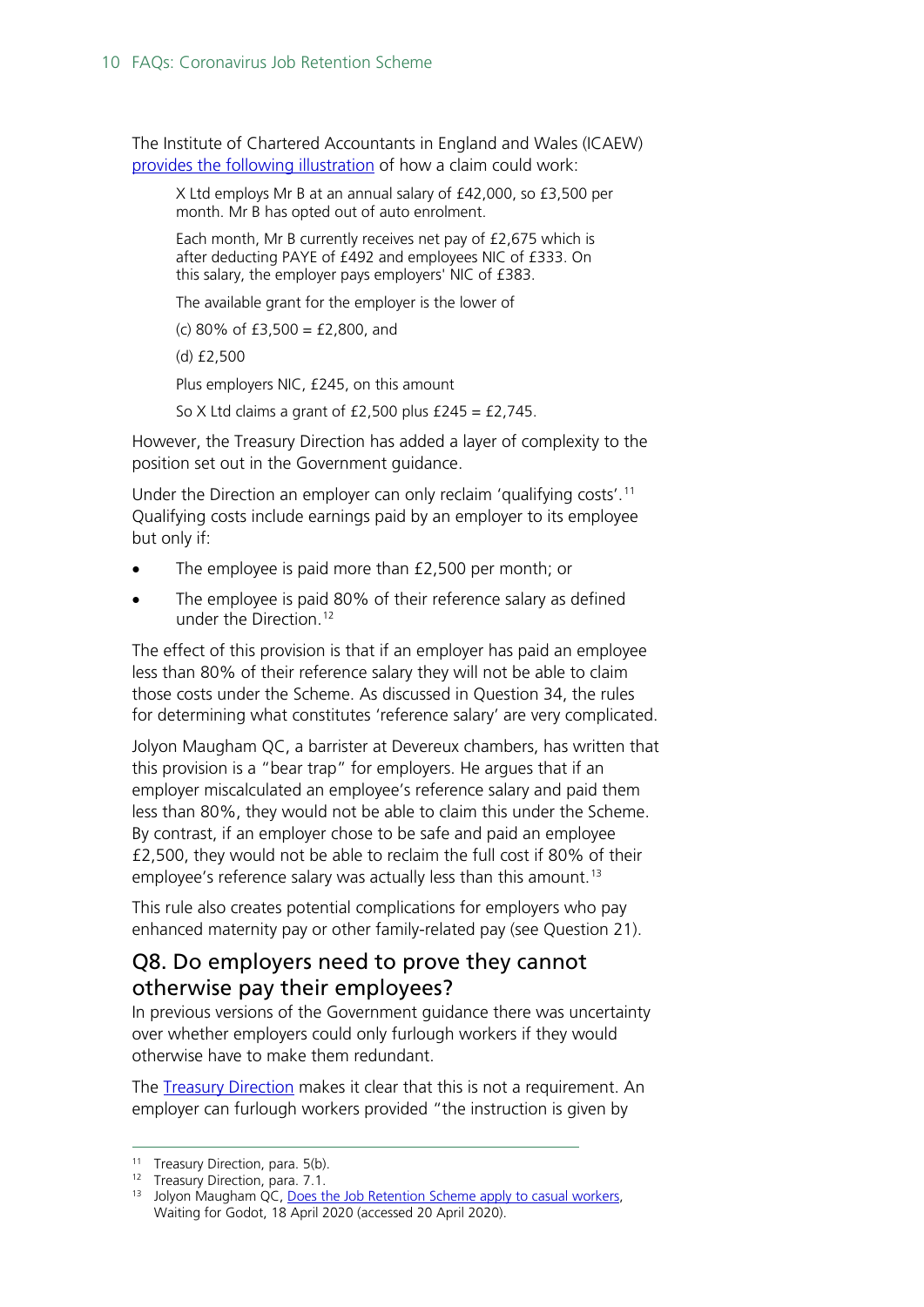reason of circumstances arising as a result of coronavirus or coronavirus disease."[14](#page-10-2)

The [guidance for employers](https://www.gov.uk/guidance/claim-for-wage-costs-through-the-coronavirus-job-retention-scheme) also says that "all employers are eligible to claim under the scheme and the government recognises different businesses will face different impacts from coronavirus."

#### <span id="page-10-0"></span>Q9. When will the Scheme come into effect?

The new **online portal** for making claims went live on 20 April 2020.

The Treasury Direction says that Scheme will cover 1 March to 31 May.[15](#page-10-3) This will need to be amended following the [Chancellor's announcement](https://www.gov.uk/government/news/chancellor-extends-furlough-scheme-to-end-of-june) that the JRS will be extended to cover the period until 30 June 2020.

#### <span id="page-10-1"></span>Q10. How will employers make a claim?

Claims can be made through the new [online portal.](https://www.gov.uk/guidance/claim-for-wages-through-the-coronavirus-job-retention-scheme)

The Government has published a [step-by-step guide for employers](https://assets.publishing.service.gov.uk/government/uploads/system/uploads/attachment_data/file/880092/Coronavirus_Job_Retention_Scheme_step_by_step_guide_for_employers.pdf) who are making a claim. This says employers will need to provide the following information:

- 1. The number of employees being furloughed
- 2. The dates employees have been furloughed to and from
- 3. Details of employees the name and National Insurance Number of each furloughed employee
- 4. Your employer PAYE scheme reference number
- 5. Your Corporation Tax Unique Taxpayer Reference, Self-Assessment Unique Taxpayer Reference or Company Registration Number as appropriate for your entity
- 6. Your UK bank account details
- 7. Your organisation's registered name
- 8. Your organisation's address

The guide says that employers should make a claim shortly before running their payroll:

You cannot make more than one claim during a claim period – you should make your claim shortly before or during running payroll. You must claim for all employees in each period at one time as you cannot make changes to your claim.

<span id="page-10-2"></span><sup>&</sup>lt;sup>14</sup> Treasury Direction, para. 6.1(c).

<span id="page-10-3"></span><sup>&</sup>lt;sup>15</sup> Treasury Direction, para. 12.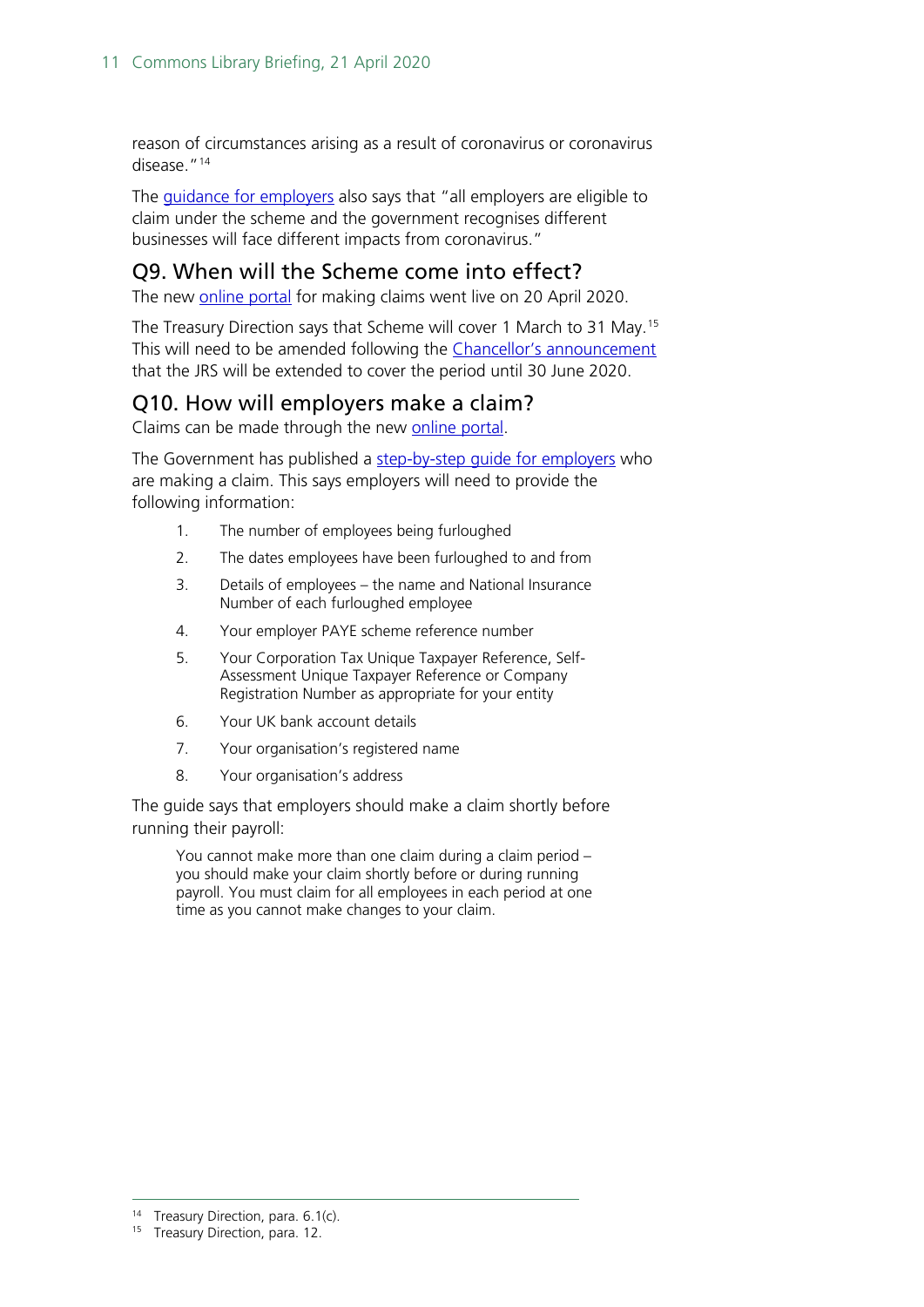## <span id="page-11-0"></span>4. Eligible employees

#### <span id="page-11-1"></span>Q11. Which employees are covered by the Scheme?

The [Treasury Direction](https://assets.publishing.service.gov.uk/government/uploads/system/uploads/attachment_data/file/879484/200414_CJRS_DIRECTION_-_33_FINAL_Signed.pdf) says that employers can claim for all employees who were on their payroll on 19 March and notified to HMRC through an RTI submission before that date.

#### **Meaning of 'employee'**

The term 'employee' is defined expansively by reference to tax law.<sup>[16](#page-11-2)</sup> It captures many workers who would not normally be 'employees' for the purposes of employment law.[17](#page-11-3) The [guidance for employers](https://www.gov.uk/guidance/claim-for-wage-costs-through-the-coronavirus-job-retention-scheme?fbclid=IwAR01rSs4rCE4YS-aLNhIjLHYOFTCyfFai2dDeniRYcWWyaROVwuDDBO1QKo) explains:

As well as employees, the grant can be claimed for any of the following groups, if they are paid via PAYE: office holders (including company directors), salaried members of Limited Liability Partnerships (LLPs), agency workers (including those employed by umbrella companies), and limb (b) workers.

However, the Scheme excludes those who are not paid through PAYE even if they would be found by an Employment Tribunal to be 'limb (b) workers' or even 'employees' for the purposes of employment law.[18](#page-11-4) Many workers in the gig economy will fall into this category.

The guidance says that limb (b) workers who are not on PAYE may be able to claim under the Self-employment Income Support Scheme if their trading profits are taxed through Income Tax Self-Assessment.

Further details on the SEISS can be found in the Library Briefing, [Coronavirus: Self-employment Income Support Scheme \(CBP-8879\).](https://commonslibrary.parliament.uk/research-briefings/cbp-8879/)

#### **Employees on a PAYE scheme on or before 19 March**

Earlier versions of the Government guidance said that the Scheme would only cover employees who were on an employer's PAYE payroll on or before 28 February 2020.

The Treasury Direction provides that an employee will be covered if they were on the payroll on or before 19 March. However, there is now an additional requirement that the employer must have notified HMRC of this through an RTI submission. The updated Government guidance reflects this position.

While this extends eligibility for the Scheme, it could exclude employees who were hired in late February or March but if an RTI submission was not made until the end of March.

David Reade QC and Daniel Northall, barristers at Littleton chambers, explain:

However, making eligibility contingent on the existence of an RTI submission for the furloughed employee may have unintended consequences. For example, there may be no RTI submission for employees put onto payroll in late February 2020 if their pay was not processed for the first time until the March payroll. On the

<span id="page-11-2"></span><sup>&</sup>lt;sup>16</sup> Treasury Direction, paras.  $13(1)(e)$ , 13.2 and 13.3.

<span id="page-11-3"></span><sup>&</sup>lt;sup>17</sup> [Employment status,](https://commonslibrary.parliament.uk/research-briefings/cbp-8045/) Commons Library Briefing Paper CBP-8045, 28 March 2018.

<span id="page-11-4"></span><sup>18</sup> See e.g. *Autoclenz Ltd v Belcher* [2011] UKSC 41.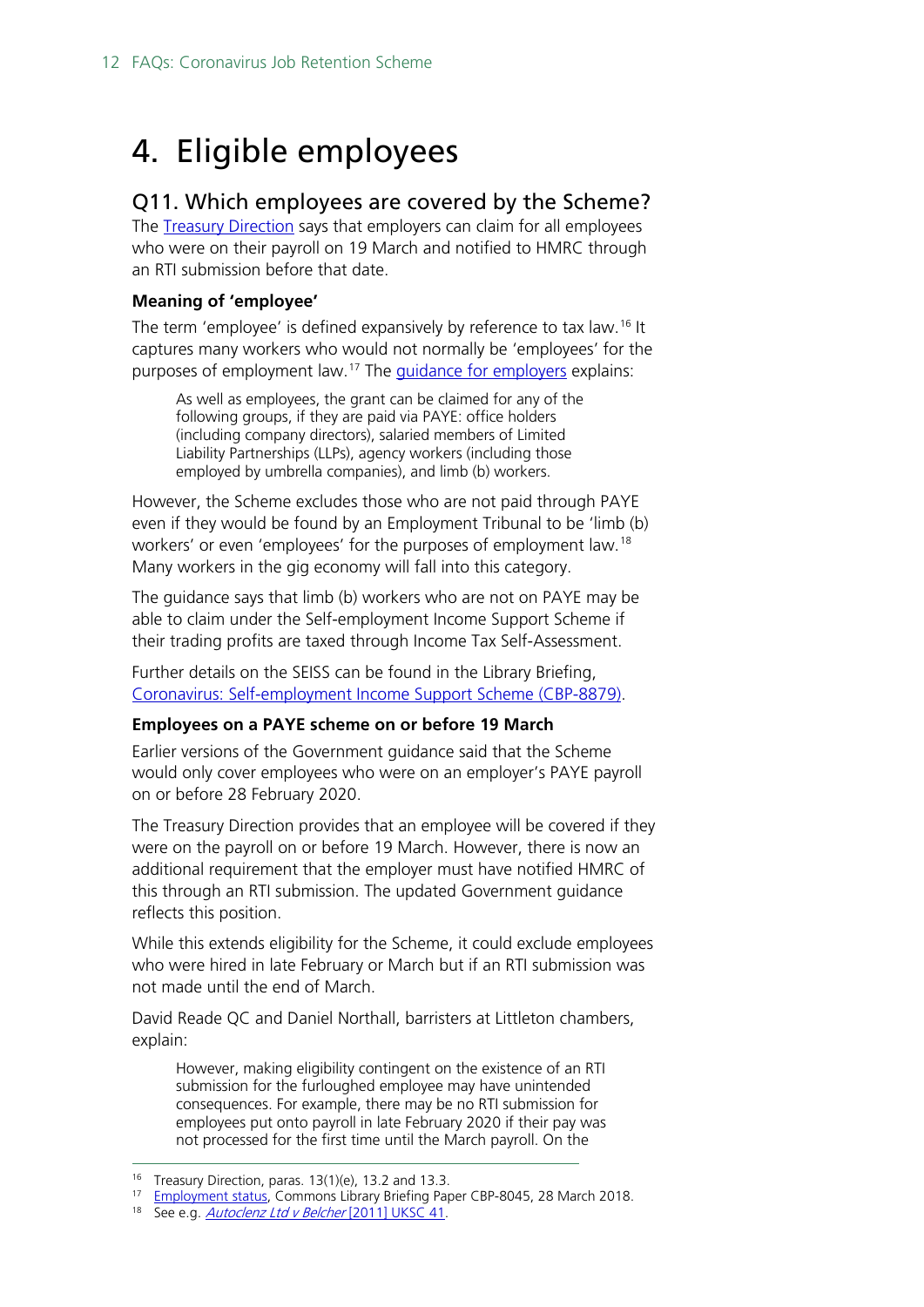assumption the March payroll was processed at or around the end of the month, the RTI submission is likely to fall after the cut-off of 19 March. Similarly, new directors whose payroll is processed annually may have an RTI submission falling after [19](#page-12-3) March.<sup>19</sup>

#### <span id="page-12-0"></span>Q12. Does the Scheme cover foreign nationals?

Yes. The [guidance for employers](https://www.gov.uk/guidance/claim-for-wage-costs-through-the-coronavirus-job-retention-scheme?fbclid=IwAR01rSs4rCE4YS-aLNhIjLHYOFTCyfFai2dDeniRYcWWyaROVwuDDBO1QKo) confirms that payments under the Scheme are not public funds and that claims can be made for employees on all categories of visa.

Further information can be found in the Library Briefing, Coronavirus: [Calls to ease No Recourse to Public Funds conditions \(CBP-8888\).](https://commonslibrary.parliament.uk/research-briefings/cbp-8888/)

#### <span id="page-12-1"></span>Q13. Does the Scheme cover director-employees?

Yes. Directors who are salaried and paid via PAYE, including those who work through personal service companies (PSCs), fall within the expanded definition of 'employee'. The [guidance for employers](https://www.gov.uk/guidance/claim-for-wage-costs-through-the-coronavirus-job-retention-scheme?fbclid=IwAR01rSs4rCE4YS-aLNhIjLHYOFTCyfFai2dDeniRYcWWyaROVwuDDBO1QKo) says that directors can be furloughed by the company. In most cases, this decision would be made by the company board. However, a company can only claim for a directors salary which does not include dividends.

The [Treasury Direction](https://assets.publishing.service.gov.uk/government/uploads/system/uploads/attachment_data/file/879484/200414_CJRS_DIRECTION_-_33_FINAL_Signed.pdf) provides that directors can continue to carry out their statutory duties and this will not constitute 'work'.[20](#page-12-4)

The Low Income Tax Reform Group (LITRG) has produced detailed [guidance on the JRS](https://www.litrg.org.uk/latest-news/news/200408-im-director-my-own-limited-company-what-support-there-me) for those who work through PSCs.

#### <span id="page-12-2"></span>Q14. Does the Scheme cover employees who have stopped working?

The [guidance for employers](https://www.gov.uk/guidance/claim-for-wage-costs-through-the-coronavirus-job-retention-scheme?fbclid=IwAR01rSs4rCE4YS-aLNhIjLHYOFTCyfFai2dDeniRYcWWyaROVwuDDBO1QKo) says that an employee who was on an employer's payroll on or before 28 February and notified through an RTI submission can be re-employed and put on furlough even if they subsequently stopped working. This includes employees who were made redundant or otherwise dismissed and employees who resigned.

There is some uncertainty as to when the worker must have stopped working. One paragraph in the guidance says that only employees who stopped working after 28 February but before 19 March can be reemployed. A later paragraph does not add this caveat.

The [Treasury Direction](https://assets.publishing.service.gov.uk/government/uploads/system/uploads/attachment_data/file/879484/200414_CJRS_DIRECTION_-_33_FINAL_Signed.pdf) do not appear to clarify this issue.

Employees do not have a right to be re-employed. This is a decision for the employer. Darren Newman, an employment law commentator, notes that employers could be unwilling to re-engage workers:

But it is hopelessly unrealistic to expect that employers are going to reemploy people who have resigned or been dismissed purely so that they can be placed on furlough. To be blunt, what is in it for the employer? They incur the cost of administering the employee's furlough pay and face potential legal difficulties when the furlough period ends.<sup>[21](#page-12-5)</sup>

<span id="page-12-3"></span><sup>&</sup>lt;sup>19</sup> David Reade OC and Daniel Northall, The Treasury Direction: Answers or more [Questions?,](https://www.linkedin.com/pulse/treasury-direction-answers-more-questions-daniel-northall/) LinkedIn, 16 April 2020 (accessed 20 April 2020).

<sup>&</sup>lt;sup>20</sup> Treasury Direction, para. 6.6.

<span id="page-12-5"></span><span id="page-12-4"></span><sup>&</sup>lt;sup>21</sup> Darren Newman, [New Starters and the Coronavirus Job Retention Scheme,](https://rangeofreasonableresponses.com/2020/04/06/new-starters-and-the-coronavirus-job-retention-scheme/) A Range of Reasonable Responses, 6 April 2020 (accessed 20 April 2020).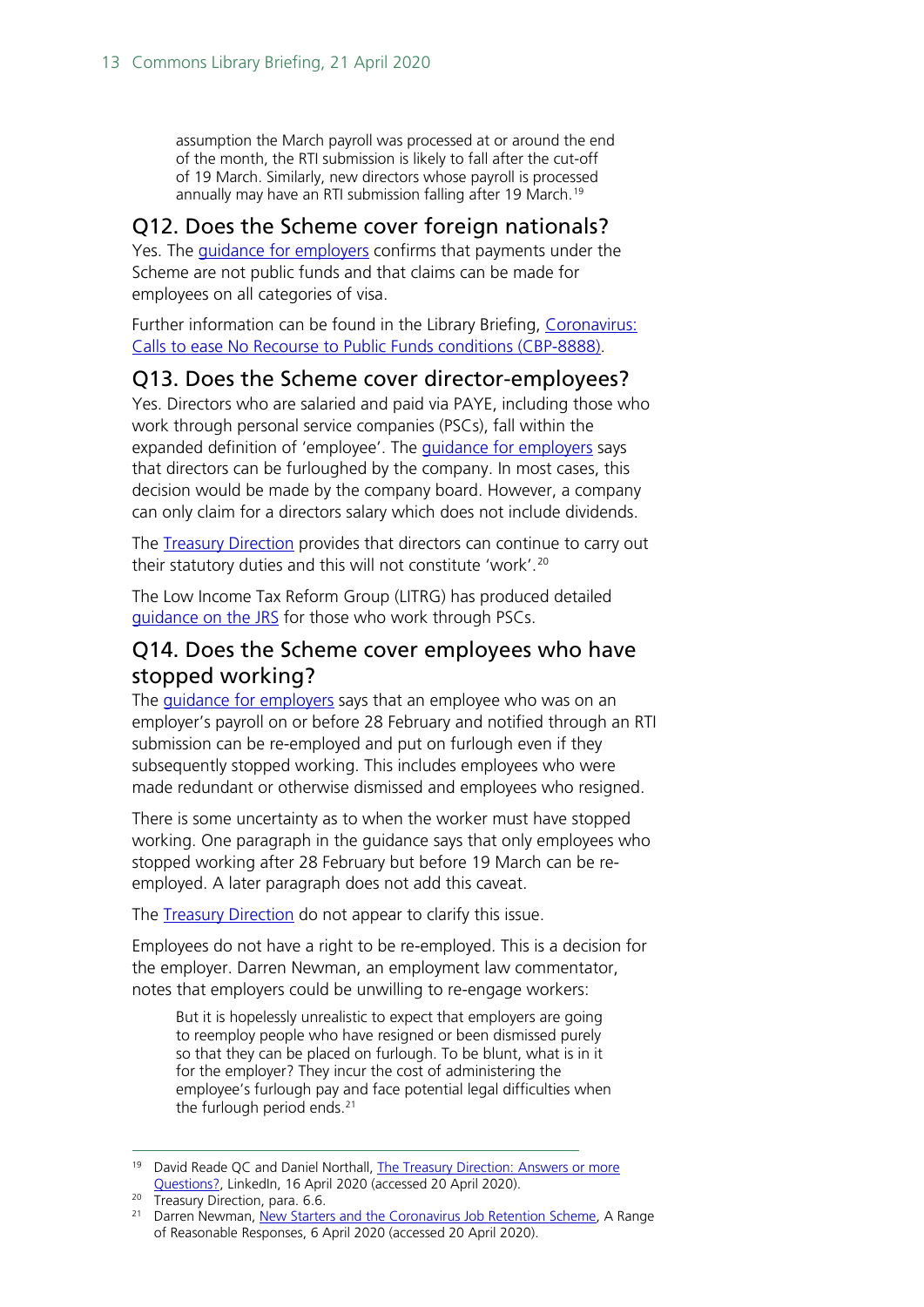#### <span id="page-13-0"></span>Q15. Will the Scheme cover new starters?

The Scheme only covers employees who were on a PAYE payroll that was notified to HMRC by an RTI submission on or before 19 March.

As noted in Question 11, this would exclude those hired after this date or those who whose entry onto the payroll was not notified to HMRC.

Darren Newman suggested that the underlying purpose of having a cutoff date is to prevent fraud:

The Government's view is that the only evidence of employment that works for them is the PAYE system. The scheme is being run and administered by HMRC and the PAYE records are something that HMRC can easily check. An employee starting in March will have all sorts of documentation showing that the appointment is a genuine one, but the system will not allow for HMRC sifting through letters of appointment and signed contracts of employment – it is PAYE that counts. $22$ 

If a new starter has accepted an employment contract, the employer would be contractually obliged to pay their wages, even though they would be unable to make a claim under the JRS. However, new starters will not normally be covered by the statutory protection from unfair dismissal and can be dismissed in accordance with the terms of the contract. Lewis Silkin LLP, the law firm, explains:

If a potential new joiner has not yet accepted the offer, it can be withdrawn because no contract is in place yet. If the new joiner has accepted an offer, the employer should check the offer letter and/or contract with the new joiner, and in particular what notice period has been agreed. The employer can terminate the contract before the new joiner was due to start by making a payment in lieu of notice. Failing to pay notice in this situation would give the individual a potential breach of contract claim. An employer only needs to pay notice for the period when the employee was due to be working and receiving pay, so it may be possible to give a new joiner notice which expires before they were due to start work and not make an actual payment.<sup>[23](#page-13-2)</sup>

<span id="page-13-1"></span> $22$  Ibid.

<span id="page-13-2"></span><sup>&</sup>lt;sup>23</sup> Karen Baxter and Bethan Carney, Coronavirus – [FAQ for employers,](https://www.lewissilkin.com/en/insights/coronavirus-faqs-for-employers) Lewis Silkin LLP, 16 April 2020, p. 16.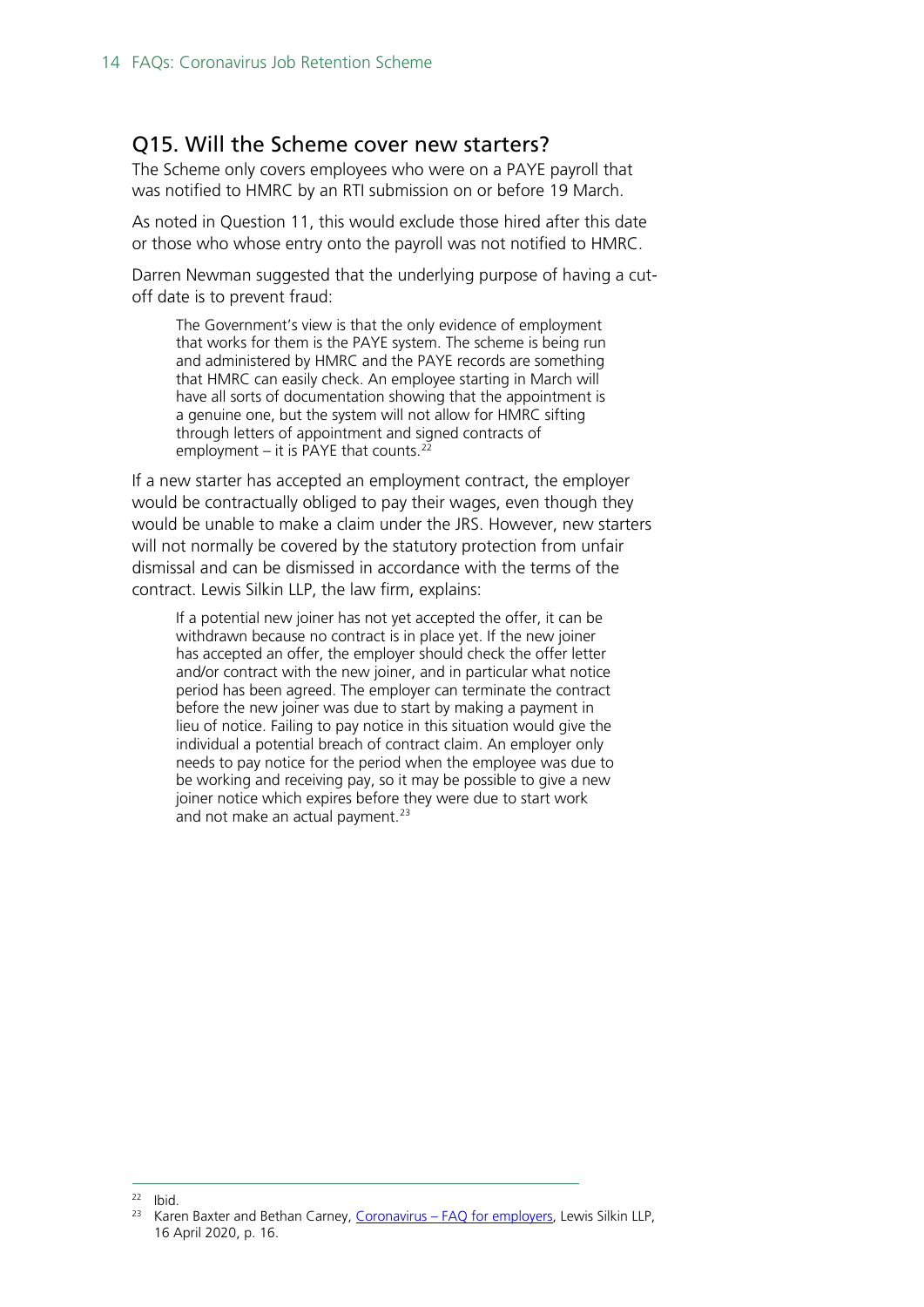## <span id="page-14-0"></span>5. 'Furloughed employee'

## <span id="page-14-1"></span>Q16. What is a 'furloughed employee'

Employers can only make a claim for workers who are designated as 'furloughed'. This is not a recognised term in UK employment law (although it is more commonly used in the USA).

The [Treasury Direction](https://assets.publishing.service.gov.uk/government/uploads/system/uploads/attachment_data/file/879484/200414_CJRS_DIRECTION_-_33_FINAL_Signed.pdf) provides that an employee is furloughed if:

- They have been instructed by their employer to stop working;
- They have stopped working for their employer for 3 weeks; and
- They were instructed to stop working because of circumstances arising as a result of coronavirus. [24](#page-14-3)

The Direction does not define the term 'work'. There are a number of tests in employment law for determining what constitutes 'work', such as the tests used for calculating National Minimum Wage entitlements.<sup>[25](#page-14-4)</sup>

The [guidance for employers](https://www.gov.uk/guidance/claim-for-wage-costs-through-the-coronavirus-job-retention-scheme?fbclid=IwAR01rSs4rCE4YS-aLNhIjLHYOFTCyfFai2dDeniRYcWWyaROVwuDDBO1QKo) says that work is anything that provides services to or generates revenue for an organisation.

The guidance says that employees can undertake training while on furlough. However, the Direction is narrower, providing that employees can only undertake training that is "directly relevant" to their job.

The guidance notes that if an employer requires an employee to undertake training this will constitute 'work' for NMW purposes.

## <span id="page-14-2"></span>Q17. How do employers furlough employees?

Employers must place their employees on furlough in accordance with existing employment law. This would likely require a variation to the employment contract, particularly if an employee's pay is going to be reduced (see Question 26).

The [Treasury Direction](https://assets.publishing.service.gov.uk/government/uploads/system/uploads/attachment_data/file/879484/200414_CJRS_DIRECTION_-_33_FINAL_Signed.pdf) says that an employee will only be furloughed if there is a written agreement between the employer and the employee that they will stop working:

An employee has been instructed by the employer to cease all work in relation to their employment **only if the employer and employee have agreed in writing** (which may be in an electronic form such as an email) that the employee will cease all work in relation to their employment.<sup>[26](#page-14-5)</sup>

The text of the Direction appears to contradict the [guidance for](https://www.gov.uk/guidance/claim-for-wage-costs-through-the-coronavirus-job-retention-scheme?fbclid=IwAR01rSs4rCE4YS-aLNhIjLHYOFTCyfFai2dDeniRYcWWyaROVwuDDBO1QKo)  [employers,](https://www.gov.uk/guidance/claim-for-wage-costs-through-the-coronavirus-job-retention-scheme?fbclid=IwAR01rSs4rCE4YS-aLNhIjLHYOFTCyfFai2dDeniRYcWWyaROVwuDDBO1QKo) which was updated after the Direction was published:

To be eligible for the grant employers must confirm in writing to their employee confirming that they have been furloughed. If this is done in a way that is consistent with employment law, that consent is valid for the purposes of claiming the CJRS. There needs to be a written record, **but the employee does not have to provide a written response**.

<span id="page-14-3"></span><sup>&</sup>lt;sup>24</sup> Treasury Direction, para. 6.1.

<span id="page-14-4"></span><sup>&</sup>lt;sup>25</sup> Department for Business, Energy and Industrial Strategy, National Minimum Wage [and National Living Wage: Calculating the minimum wage,](https://assets.publishing.service.gov.uk/government/uploads/system/uploads/attachment_data/file/835794/calculating-minimum-wage-guidance-april-2019.pdf) April 2019.

<span id="page-14-5"></span><sup>&</sup>lt;sup>26</sup> Treasury Direction, para. 6.7.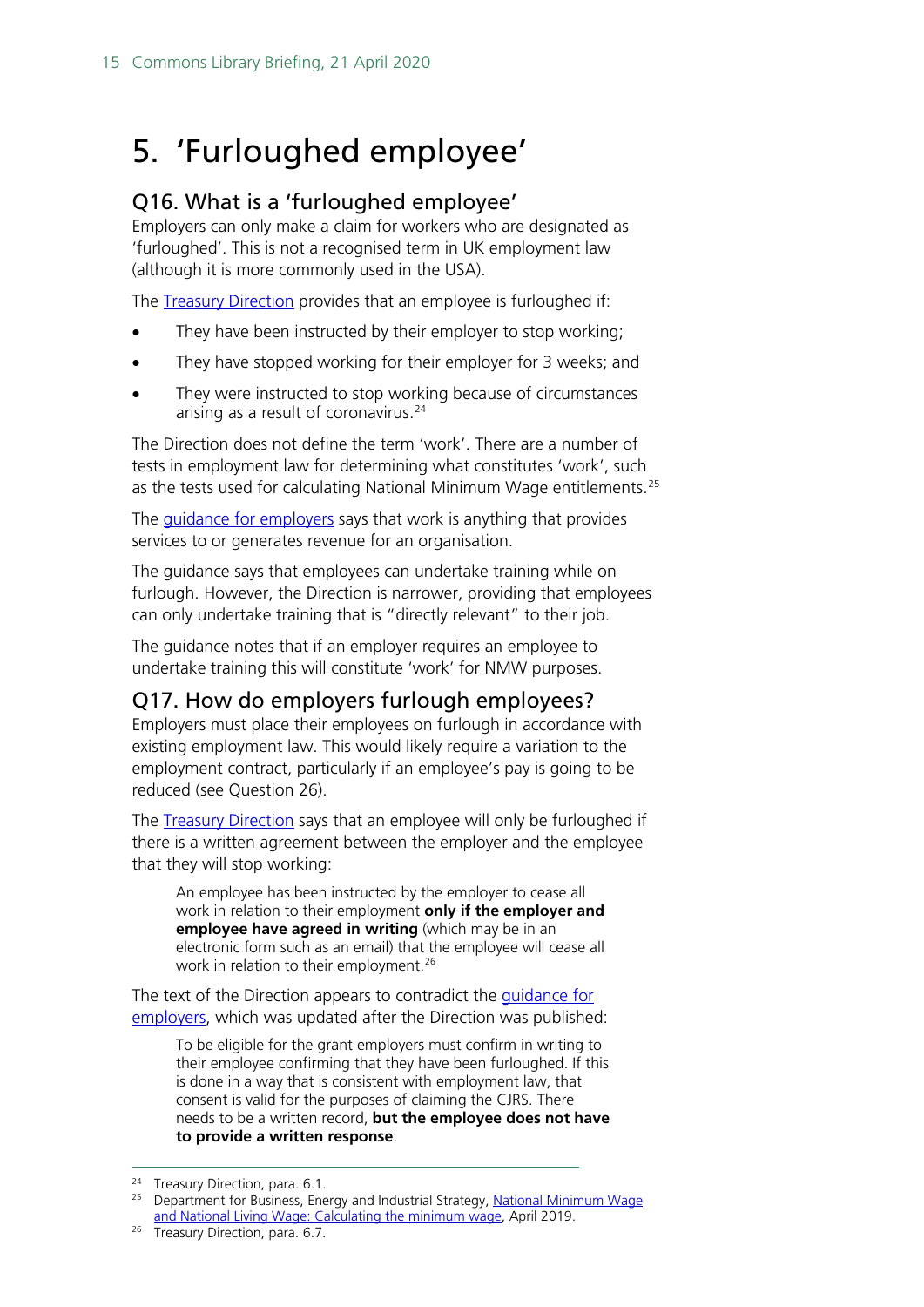The difference could have big consequences for employers who did not obtain an employee's written agreement before they stopped working. This could include employers who already had a contractual right to lay off workers or employers who decided that the employment contract did not need to be varied if they topped up the employee's pay.

David Reade QC and Daniel Northall explain:

We understand that there are many employers who did not attempt to seek the agreement of the employees it furloughed, on the premise that it would continue to pay the relevant employees their full wages. It would then recoup the relevant proportion of those wage costs through the Scheme and meet the balance from its own funds. There will be others, like the administrators in Re Carluccio's*,* who attempted to obtain the agreement of all affected staff, but did not receive a response from everyone. Are such employers precluded from recovering wage costs under the Scheme where it does not have the employee's agreement in writing? On the face of the Direction the answer would appear to be yes, if it is to be applied in accordance with its terms.<sup>[27](#page-15-2)</sup>

If this is the correct interpretation of the Direction, it is unclear whether employers can obtain a written agreement retrospectively.

Daniel Dyal, a barrister at Cloisters chambers, explains:

The optimistic view is that where no written agreement was originally obtained, it can now be obtained and have retrospective effect so that the employee meets the definition of furlough for the whole period. However, that is not what the Direction says. On a strict reading of the direction (see paragraph 6.7 particularly) an employee is not furloughed unless there is an agreement in writing to cease work and there is no indication that a written agreement can have retrospective effect.<sup>[28](#page-15-3)</sup>

The Advisory, Conciliation and Arbitration Service (Acas) has published a [template furlough agreement.](https://www.acas.org.uk/furlough-letter-template)

#### <span id="page-15-0"></span>Q18. Does the Scheme cover employees working reduced hours?

No. The [guidance for employers](https://www.gov.uk/guidance/claim-for-wage-costs-through-the-coronavirus-job-retention-scheme?fbclid=IwAR01rSs4rCE4YS-aLNhIjLHYOFTCyfFai2dDeniRYcWWyaROVwuDDBO1QKo) states:

If an employee is working, but on reduced hours, or for reduced pay, they will not be eligible for this scheme.

Such workers must continue to be paid in accordance with their contract (subject to any variations regarding reduced hours).

<span id="page-15-1"></span>Q19. Can employees on sick leave be furloughed? The [Treasury Directive](https://assets.publishing.service.gov.uk/government/uploads/system/uploads/attachment_data/file/879484/200414_CJRS_DIRECTION_-_33_FINAL_Signed.pdf) says that if an employee is currently receiving, or is liable to receive, statutory sick pay (SSP), they can only be furloughed when their SSP period ends.<sup>[29](#page-15-4)</sup> SSP payments cannot be reclaimed under

<span id="page-15-2"></span><sup>&</sup>lt;sup>27</sup> David Reade QC and Daniel Northall, The Treasury Direction: Answers or more [Questions?,](https://www.linkedin.com/pulse/treasury-direction-answers-more-questions-daniel-northall/) LinkedIn, 16 April 2020 (accessed 20 April 2020).

<span id="page-15-3"></span><sup>&</sup>lt;sup>28</sup> Daniel Dyal, Furlough Furore: the Treasury Direction and the Coronavirus Job [Retention Scheme,](https://www.cloisters.com/furlough-furore-the-treasury-direction-and-the-coronavirus-job-retention-scheme/) Cloisters, 17 April 2020 (accessed 20 April 2020).

<span id="page-15-4"></span><sup>&</sup>lt;sup>29</sup> Treasury Direction, para. 6.3.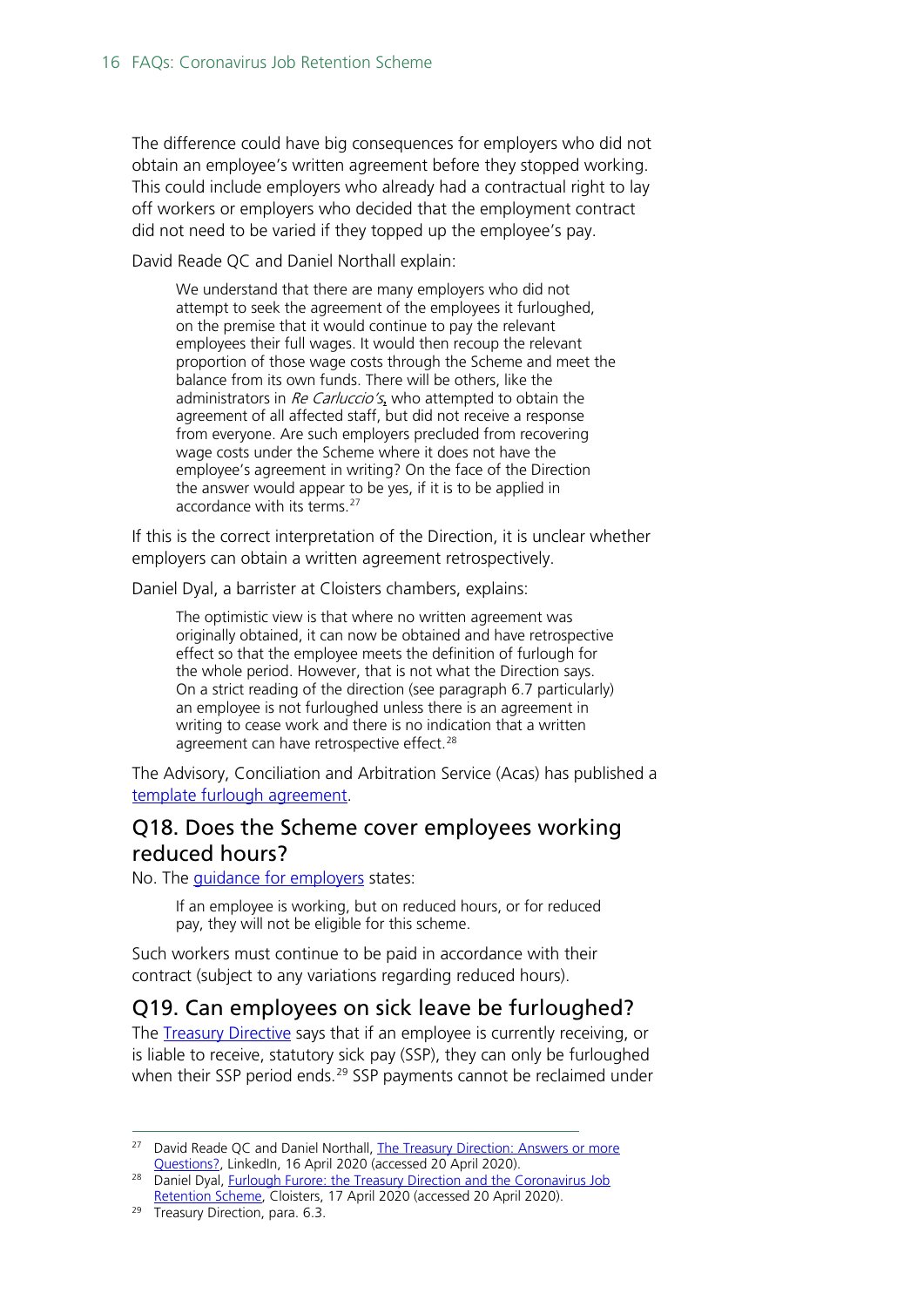the Scheme, although the Government has announced a Coronavirus [Statutory Sick Pay Rebate Scheme.](https://www.gov.uk/guidance/claim-back-statutory-sick-pay-paid-to-employees-due-to-coronavirus-covid-19)<sup>[30](#page-16-1)</sup>

Again, the text of the Direction appears to contradict the position in the [guidance for employers](https://www.gov.uk/guidance/claim-for-wage-costs-through-the-coronavirus-job-retention-scheme?fbclid=IwAR01rSs4rCE4YS-aLNhIjLHYOFTCyfFai2dDeniRYcWWyaROVwuDDBO1QKo) which stays that employees on sick leave can be furloughed if the decision is made on business reasons.

This could have consequences for extremely vulnerable employees who are liable to be paid SSP if they are shielding and cannot work from home.<sup>[31](#page-16-2)</sup> Unless an employee has a right to enhanced sick pay in their contract, SSP is only paid at the [statutory rate](https://www.gov.uk/guidance/rates-and-thresholds-for-employers-2020-to-2021#statutory-sick-pay-ssp) of £95.85 per week.

BDBF, the employment law firm, explains:

On the face of it, this rule appears to restrict the ability of employers to furlough shielding employees. Shielding employees are entitled to SSP. Therefore, if an employee is advised to shield for 12 weeks, they will be entitled to SSP for that initial 12-week period. Under the wording of the Direction, this initial SSP period would have to elapse before the furlough period could begin. We think this must be an unintended consequence of the Direction, since it is directly contrary to the Guidance.<sup>[32](#page-16-3)</sup>

Maternity Action, a maternity rights charity, has also highlighted on [Twitter](https://twitter.com/MaternityAction/status/1250830535267500033) that this rule could impact pregnant women, many of whom have been placed on sick leave.

A second question is whether a period of furlough ends if a furloughed employee becomes sick. The guidance for employers says that they can continue to be designated as furloughed. The Treasury Direction makes a similar provision but only for workers who become sick "again".

David Read QC and Daniel Northall explain:

This qualification is, at best, ambiguous. It appears to indicate that a further period of sickness leading to an entitlement to SSP does not break the period of furlough, but the use of the word "again" suggests that this qualification only applies where there has been an earlier sickness which delayed the start of furlough. But what of the situation dealt with in the Guidance in which an employee falls sick for the *first time* during furlough? $33$ 

#### <span id="page-16-0"></span>Q20. Can employees on unpaid leave be furloughed?

The **Treasury Direction** provides that an employee who was on unpaid leave on 28 February cannot be furloughed until their leave ends.<sup>[34](#page-16-5)</sup> The same position is set out in [guidance for employers.](https://www.gov.uk/guidance/claim-for-wage-costs-through-the-coronavirus-job-retention-scheme?fbclid=IwAR01rSs4rCE4YS-aLNhIjLHYOFTCyfFai2dDeniRYcWWyaROVwuDDBO1QKo)

Employees who began a period of unpaid leave after 28 February can be furloughed provided the other conditions are met.

<span id="page-16-1"></span><sup>&</sup>lt;sup>30</sup> [Coronavirus Bill: Statutory Sick Pay and National Insurance Contributions,](https://commonslibrary.parliament.uk/research-briefings/cbp-8864/) Commons Library Briefing Paper CBP-8864, 20 March 2020.

<span id="page-16-2"></span><sup>&</sup>lt;sup>31</sup> Statutory Sick Pay (General) (Coronavirus Amendment) (No. 3) Regulation 2020 (SI<br>2020/427)

<span id="page-16-3"></span> $32$  BDBF LLP, Understanding the COVID-19 Job Retention Scheme – a guide for [employers,](https://www.bdbf.co.uk/wp-content/uploads/2020/04/Detailed-briefing-on-the-COVID-19-Job-Retention-Scheme-18-April-2020.pdf) 18 April 2020 (accessed 20 April 2020).

<span id="page-16-4"></span><sup>&</sup>lt;sup>33</sup> David Reade QC and Daniel Northall, The Treasury Direction: Answers or more [Questions?,](https://www.linkedin.com/pulse/treasury-direction-answers-more-questions-daniel-northall/) LinkedIn, 16 April 2020 (accessed 20 April 2020).

<span id="page-16-5"></span><sup>&</sup>lt;sup>34</sup> Treasury Direction, para. 6.4.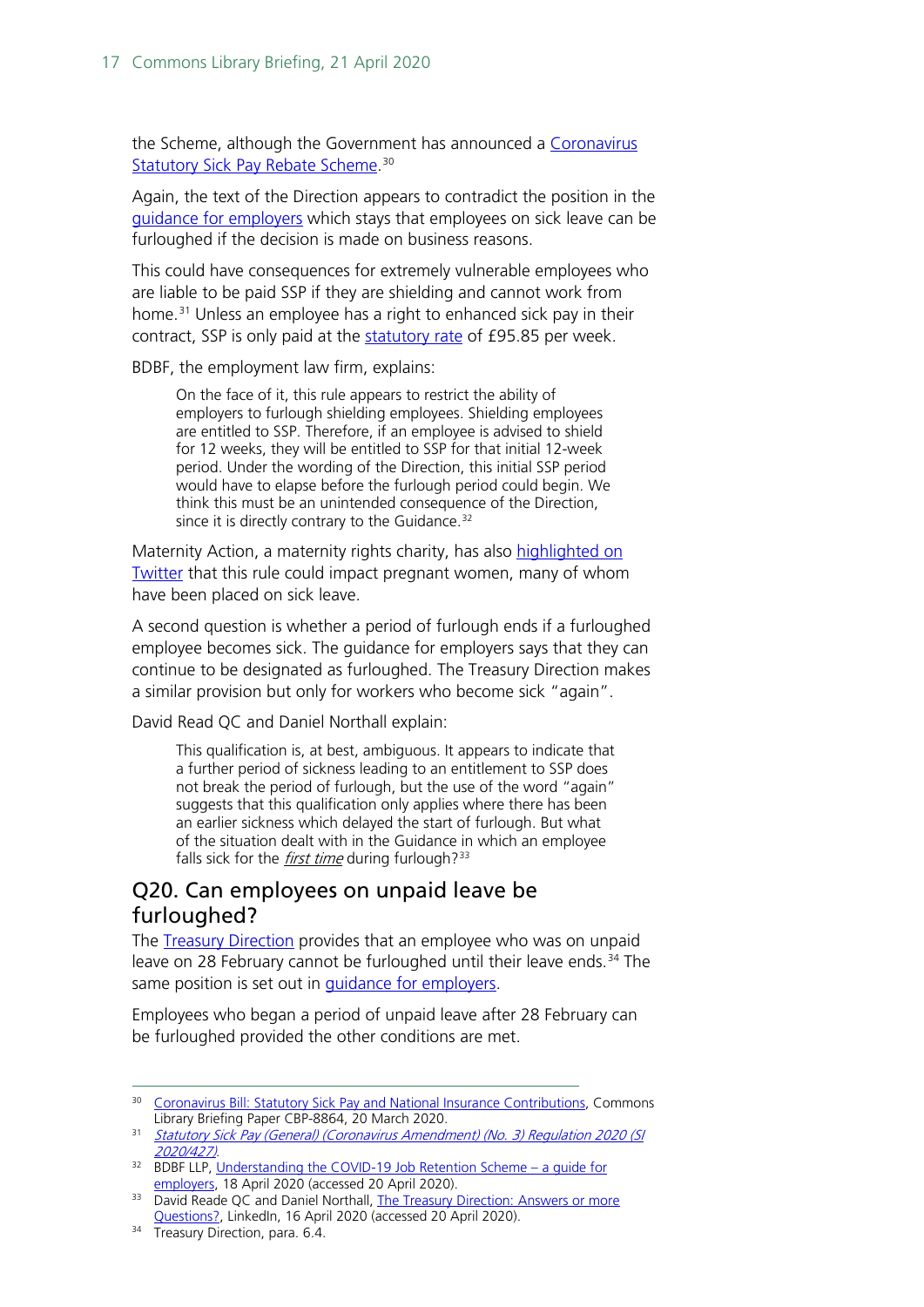## <span id="page-17-0"></span>Q21. Can employees on family-related leave be furloughed?

Both the [Treasury Direction](https://assets.publishing.service.gov.uk/government/uploads/system/uploads/attachment_data/file/879484/200414_CJRS_DIRECTION_-_33_FINAL_Signed.pdf) and the [guidance for employers](https://www.gov.uk/guidance/claim-for-wage-costs-through-the-coronavirus-job-retention-scheme?fbclid=IwAR01rSs4rCE4YS-aLNhIjLHYOFTCyfFai2dDeniRYcWWyaROVwuDDBO1QKo) imply that employees who are on family-related leave, such as maternity or shared parental leave, can be furloughed provided.

The guidance for employers says that employees who are entitled to family-related leave can continue to take it in the normal way. Statutory payments for family related leave, such as statutory maternity pay, cannot be claimed under the Scheme (such payments can [already be](https://www.gov.uk/recover-statutory-payments)  [reclaimed from the Government\)](https://www.gov.uk/recover-statutory-payments).<sup>[35](#page-17-5)</sup> However, the quidance says that employers can claim enhanced contractual pay, such as enhanced maternity pay.

This could cause problems for employers who pay enhanced contractual pay at a reduced rates, such as 50% of pay. As noted in Question 7, employers can only claim under the Scheme if they are paying an employee at least 80% of their reference salary. This suggests that if enhanced contractual pay amounts to less than 80% of the employee's reference salary, the employer may not be able to claim for it.<sup>[36](#page-17-6)</sup>

## <span id="page-17-1"></span>Q22. Can employees be furloughed by multiple employers?

Yes. The [guidance for](https://www.gov.uk/guidance/claim-for-wage-costs-through-the-coronavirus-job-retention-scheme?fbclid=IwAR01rSs4rCE4YS-aLNhIjLHYOFTCyfFai2dDeniRYcWWyaROVwuDDBO1QKo) employees says that each employer is treated separately. Employees can be furloughed by more than one employer or furloughed by one while still working for another.

### <span id="page-17-2"></span>Q23. Can employees do volunteer work while on furlough?

Yes. The [Treasury Direction](https://assets.publishing.service.gov.uk/government/uploads/system/uploads/attachment_data/file/879484/200414_CJRS_DIRECTION_-_33_FINAL_Signed.pdf) provides that to be furloughed an employee only needs to cease working for their employer. The quidance for [employers](https://www.gov.uk/guidance/claim-for-wage-costs-through-the-coronavirus-job-retention-scheme?fbclid=IwAR01rSs4rCE4YS-aLNhIjLHYOFTCyfFai2dDeniRYcWWyaROVwuDDBO1QKo) says that employers can help employees find volunteer work.

### <span id="page-17-3"></span>Q24. Can employees work for new employers while on furlough?

Yes. The **Treasury Direction** provides that to be furloughed an employee only needs to cease working for their employer. The [guidance for](https://www.gov.uk/guidance/claim-for-wage-costs-through-the-coronavirus-job-retention-scheme?fbclid=IwAR01rSs4rCE4YS-aLNhIjLHYOFTCyfFai2dDeniRYcWWyaROVwuDDBO1QKo)  [employers](https://www.gov.uk/guidance/claim-for-wage-costs-through-the-coronavirus-job-retention-scheme?fbclid=IwAR01rSs4rCE4YS-aLNhIjLHYOFTCyfFai2dDeniRYcWWyaROVwuDDBO1QKo) says that employees can work for new employers if this is permitted by their employment contract. Any clauses prohibiting an employee from undertaking work for another employer (such as a competitor) would continue to apply.

## <span id="page-17-4"></span>Q25. Can employees come on and off furlough?

Yes. The [Treasury Direction](https://assets.publishing.service.gov.uk/government/uploads/system/uploads/attachment_data/file/879484/200414_CJRS_DIRECTION_-_33_FINAL_Signed.pdf) provides that an employee must stop working for their employer for 21 consecutive days. The [guidance for](https://www.gov.uk/guidance/claim-for-wage-costs-through-the-coronavirus-job-retention-scheme?fbclid=IwAR01rSs4rCE4YS-aLNhIjLHYOFTCyfFai2dDeniRYcWWyaROVwuDDBO1QKo)  [employers](https://www.gov.uk/guidance/claim-for-wage-costs-through-the-coronavirus-job-retention-scheme?fbclid=IwAR01rSs4rCE4YS-aLNhIjLHYOFTCyfFai2dDeniRYcWWyaROVwuDDBO1QKo) says that employees can be furloughed multiple times provided that each period of furlough lasts for at least 3 weeks.

<span id="page-17-5"></span><sup>&</sup>lt;sup>35</sup> Treasury Direction, para. 8.7.

<span id="page-17-6"></span><sup>&</sup>lt;sup>36</sup> See Daniel Dyal, Furlough Furore: the Treasury Direction and the Coronavirus Job [Retention Scheme,](https://www.cloisters.com/furlough-furore-the-treasury-direction-and-the-coronavirus-job-retention-scheme/) Cloisters, 17 April 2020 (accessed 20 April 2020).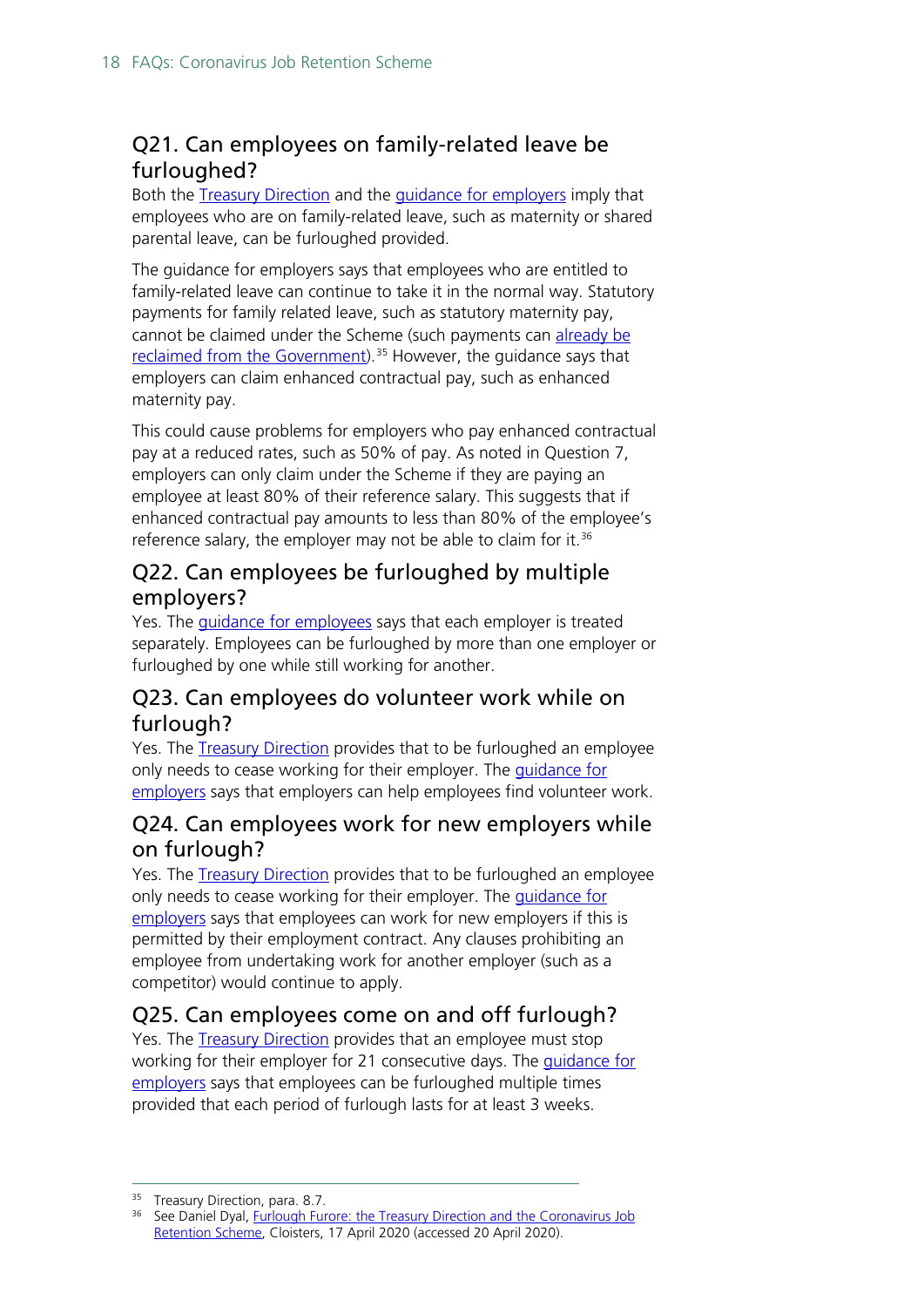## <span id="page-18-0"></span>6. Selecting workers for furlough

#### <span id="page-18-1"></span>Q26. Do employers have an automatic right to furlough workers?

The [Treasury Direction](https://assets.publishing.service.gov.uk/government/uploads/system/uploads/attachment_data/file/879484/200414_CJRS_DIRECTION_-_33_FINAL_Signed.pdf) does not create a right for employers to put employees on furlough.

The JRS is a mechanism through which employers can reclaim employee's wages from HMRC. It does not alter existing employment law rights and obligations.

As a general rule, workers have a right to be paid their full wages if they are ready, able and willing to work. $37$  The employer has a contractual obligation to pay, even if no work is available. If an employer failed to provide work and unilaterally reduced pay this could amount to a breach of contract and an unlawful deduction from wages.

In some cases, employment contracts will contain a clause that gives an employer the right to send workers home without pay (called a lay off clause). However, these are rare in practice. As noted in Question 11, the Treasury Direction suggests that even if contracts contain lay off clauses an employee's written agreement is needed to furlough them.

Absent a lay off clause, an employer would need to vary the contract before it could furlough an employee on reduced pay.

The [guidance for employers](https://www.gov.uk/guidance/claim-for-wage-costs-through-the-coronavirus-job-retention-scheme?fbclid=IwAR01rSs4rCE4YS-aLNhIjLHYOFTCyfFai2dDeniRYcWWyaROVwuDDBO1QKo) suggests that the contract should be varied by agreement. In many cases the alternative to furlough will be redundancy, so employees may be inclined to agree.

Alan Bogg and Michael Ford QC, Professors of Law at the University of Bristol, have argued that UK employment law is not suited to contractual variations in times of crises.[38](#page-18-5)

### <span id="page-18-2"></span>Q27. Can employees demand to be furloughed?

No. The [Treasury Direction](https://assets.publishing.service.gov.uk/government/uploads/system/uploads/attachment_data/file/879484/200414_CJRS_DIRECTION_-_33_FINAL_Signed.pdf) provides that it is for employers to instruct employees to stop working and to make a claim under the Scheme.

Employees who wish to be furloughed, which could include those with caring responsibilities or those who cannot work from home, do not have an explicit right to place themselves on furlough. Such employees would need to rely on existing employment law rights to challenge any selection decisions.

### <span id="page-18-3"></span>Q28. Can agency workers and zero-hours workers be furloughed?

Agency workers and those on zero-hours contracts who are on PAYE fall within the expanded definition of 'employee'. The [guidance for](https://www.gov.uk/guidance/claim-for-wage-costs-through-the-coronavirus-job-retention-scheme?fbclid=IwAR01rSs4rCE4YS-aLNhIjLHYOFTCyfFai2dDeniRYcWWyaROVwuDDBO1QKo)  [employers](https://www.gov.uk/guidance/claim-for-wage-costs-through-the-coronavirus-job-retention-scheme?fbclid=IwAR01rSs4rCE4YS-aLNhIjLHYOFTCyfFai2dDeniRYcWWyaROVwuDDBO1QKo) says that agency workers should be furloughed by the agency or an umbrella company if they are engaged through one.

<span id="page-18-4"></span><sup>37</sup> [Beveridge v KLM UK Ltd](https://www.bailii.org/uk/cases/UKEAT/2000/1044_99_1602.html) [2000] IRLR 765.

<span id="page-18-5"></span><sup>&</sup>lt;sup>38</sup> Alan Bogg and Michael Ford OC, Legislating in Times of Crisis: The Coronavirus Job [Retention Scheme,](https://uklabourlawblog.com/2020/03/23/legislating-in-times-of-crisis-the-coronavirus-job-retention-scheme-by-alan-bogg-and-michael-ford/) UK Labour Law Blog, 23 March 2020 (accessed 31 March 2020).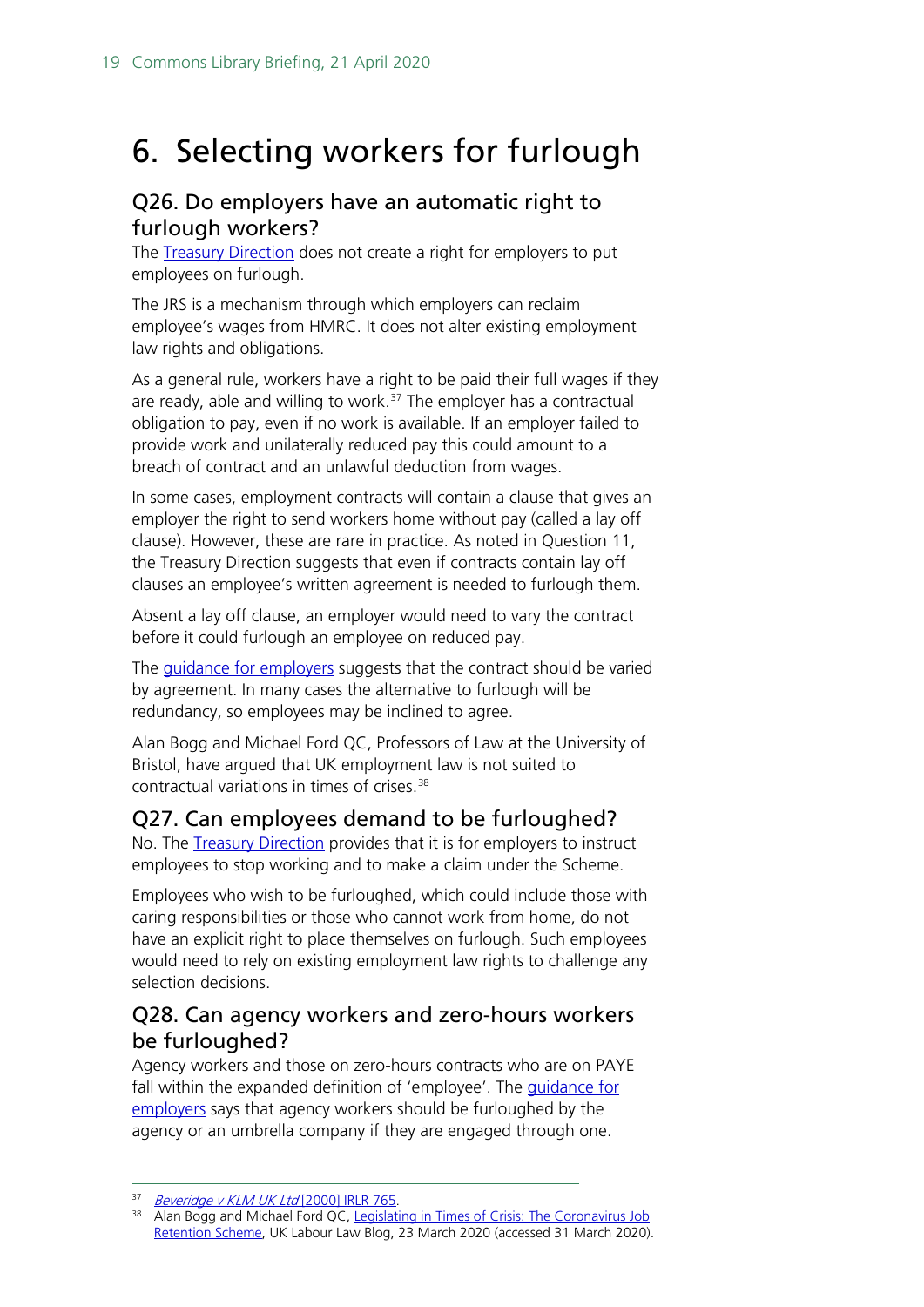The fact that the decision to furlough rests with the employer is a particular problem for agency workers and zero-hours workers. For such workers, the right to pay is contingent on work being provided and generally the employer or agency is not under a contractual obligation to provide them with work. The employer or agency could reduce the worker's hours to zero without designating them as furloughed.

Alan Bogg and Michael Ford QC highlight that zero-hours workers and agency workers are ultimately dependent on their employers:

So, once the assignment has been ended, why should the agency bother to write to the workers and confirm they have been 'furloughed', as the Scheme requires? Unless it happens to be motivated by altruism, it is easier for it to rely on its existing contractual provisions and do nothing at all. That, after all, is often the economic point of these contractual arrangements for firms, giving agencies and end-users the flexibility to adjust quickly the supply of labour in accordance with demands.<sup>[39](#page-19-2)</sup>

Jolyon Maugham QC has argued that complexities of calculating the reference salary for casual workers could encourage employers to stop providing work instead of furloughing them.<sup>[40](#page-19-3)</sup>

However, Stuart Brittenden, a barrister at Old Square Chambers, has suggested that it may be possible to use the implied term of trust and confidence (which is implied into all employment contracts) to argue that employers have an obligation to take all reasonable steps to furlough eligible employees. [41](#page-19-4)

#### <span id="page-19-0"></span>Q29. What about vulnerable employees?

The [guidance for employers s](https://www.gov.uk/guidance/claim-for-wage-costs-through-the-coronavirus-job-retention-scheme?fbclid=IwAR01rSs4rCE4YS-aLNhIjLHYOFTCyfFai2dDeniRYcWWyaROVwuDDBO1QKo)ays that vulnerable employees who are shielding can be furloughed. However, as discussed in Question 19, the [Treasury Direction](https://assets.publishing.service.gov.uk/government/uploads/system/uploads/attachment_data/file/879484/200414_CJRS_DIRECTION_-_33_FINAL_Signed.pdf) suggests that those who are shielding cannot be furloughed as they are liable to be paid SSP.

#### <span id="page-19-1"></span>Q30. How should employers select which employees to furlough?

In many cases employers who are operating at reduced capacity will need to select which employees to furlough. This could create problems if either too few or too many employees want to be furloughed.

The Treasury Direction and the guidance for employers does not set out how an employer should select the employees that it furloughs.

When selecting which employees to furlough employers will be bound by general employment law.

Acas [guidance on furloughing](https://www.acas.org.uk/coronavirus/furlough-closing-workplaces) highlights that when deciding which employees to furlough employers must take care not to discriminate on the basis of protected characteristics.

<span id="page-19-2"></span><sup>&</sup>lt;sup>39</sup> Alan Bogg and Michael Ford QC, Not Legislating in a Crisis? The Coronavirus Job [Retention Scheme, Part 2,](https://uklabourlawblog.com/2020/03/31/not-legislating-in-a-crisis-the-coronavirus-job-retention-scheme-part-2-by-michael-ford-and-alan-bogg/) UK Labour Law Blog, 31 March 2020 (accessed 31 March 2020).

<span id="page-19-3"></span><sup>40</sup> Jolyon Maugham QC, Does the Job Retention Scheme apply to casual workers, Waiting for Godot, 18 April 2020 (accessed 20 April 2020).

<span id="page-19-4"></span><sup>&</sup>lt;sup>41</sup> Stuart Brittenden, The implied term of trust and confidence & the Coronavirus Job [Retention Scheme,](http://www.oldsquare.co.uk/images/uploads/news-and-media/JRS_Blog_14.4.20_SB.pdf) Old Square Chambers, 14 April 2020 (accessed 20 April 2020).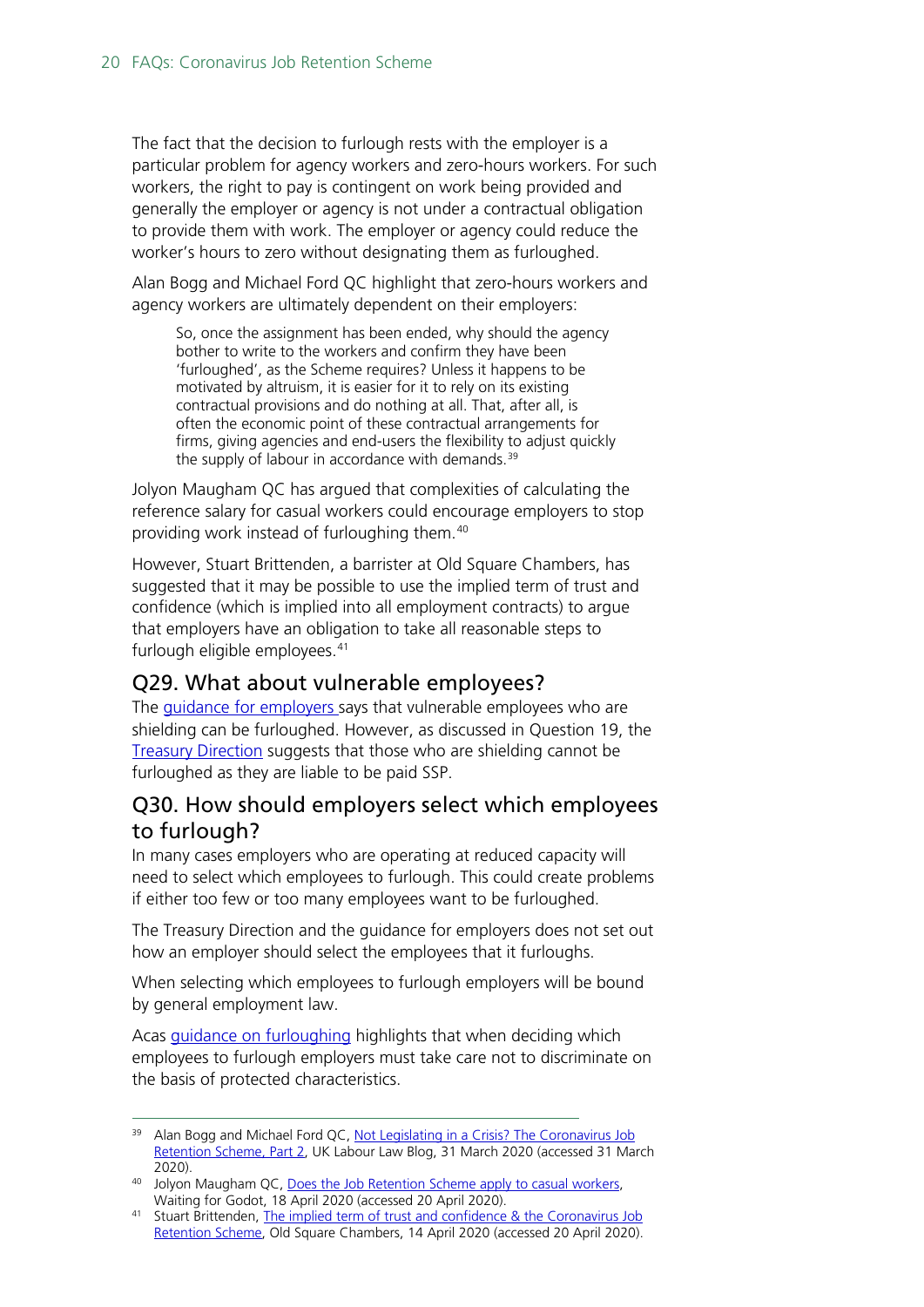#### Daniel Dyal explains:

There are also many equality implications arising out of the Scheme. The guidance makes clear that the employer must apply the Scheme in a way that is consistent with equality law. Some of these implications are obvious and simple: it would be unlawful to dismiss rather than furlough an employee because he is of a particular race. But others are complex and difficult. For instance, if furloughing decisions take into account the number of hours particular employees are able to offer in current circumstances that could easily engage indirect sex discrimination considerations, which would need to be carefully thought through. Likewise furloughing decisions may need to take into account what tasks particular employees can do and from where. They will often then engage challenging disability discrimination issues, particularly in respect of reasonable adjustments, indirect discrimination and discrimination arising from disability.[42](#page-20-1)

If an employee refuses to be furloughed and is dismissed, the fairness of the selection criteria will likely be a consideration in any subsequent unfair dismissal claim.

Alan Bogg and Michael Ford QC have also suggested that a failure to use a fair selection criteria could possibly amount to a breach of the implied term of mutual trust and confidence. $43$ 

#### <span id="page-20-0"></span>Q31. Do employers have to consult employees?

In most cases an employer will need an employee's agreement before they can put them on furlough. As such, individual consultation will clearly be necessary.

Whether an employer is required to consult the workforce more broadly will again be determined by existing employment law.

Where an employer proposes to make 20 or more employees redundant within a period of 90 days, they have an obligation to consult employee's representatives.<sup>44</sup> The *guidance for employers* notes that as the alternative to furlough will often be redundancy, employers with sufficient numbers of staff may have to collectively consult.

If there is an information and consultation agreement in place for a workforce, this may require an employer to consult employee representatives on furloughing decisions. A standard agreement will cover situations where there is a threat to employment within the organisation.[45](#page-20-4) If no agreement is in place, negotiations can be triggered by a request from 2% of the workforce.<sup>[46](#page-20-5)</sup>

<span id="page-20-1"></span><sup>42</sup> Daniel Dyal, Covid-19: Furlough and job retention: Key issues for Employment [Lawyers \(UPDATED 11.04.2020\),](https://www.cloisters.com/furlough-job-retention-scheme/) Cloisters, 11 April 2020 (accessed 20 April 2020).

<span id="page-20-2"></span><sup>43</sup> Alan Bogg and Michael Ford QC, Not Legislating in a Crisis? The Coronavirus Job [Retention Scheme, Part 2,](https://uklabourlawblog.com/2020/03/31/not-legislating-in-a-crisis-the-coronavirus-job-retention-scheme-part-2-by-michael-ford-and-alan-bogg/) UK Labour Law Blog, 31 March 2020 (accessed 31 March 2020).

<sup>44</sup> Section 188, *[Trade Union and Labour Relations \(Consolidation\) Act 1992](http://www.legislation.gov.uk/ukpga/1992/52/section/188)* 

<span id="page-20-4"></span><span id="page-20-3"></span><sup>&</sup>lt;sup>45</sup> Reg. 20, *Information and Consultation of Employees Regulations 2004 (SI* [2004/3426\).](http://www.legislation.gov.uk/uksi/2004/3426/contents/made)

<span id="page-20-5"></span><sup>&</sup>lt;sup>46</sup> Reg. 7, ICE Regulations 2004; Reg. 16, *Employment Rights (Miscellaneous* [Amendments\) Regulations 2019 \(SI 2019/731\).](http://www.legislation.gov.uk/uksi/2019/731/contents/made)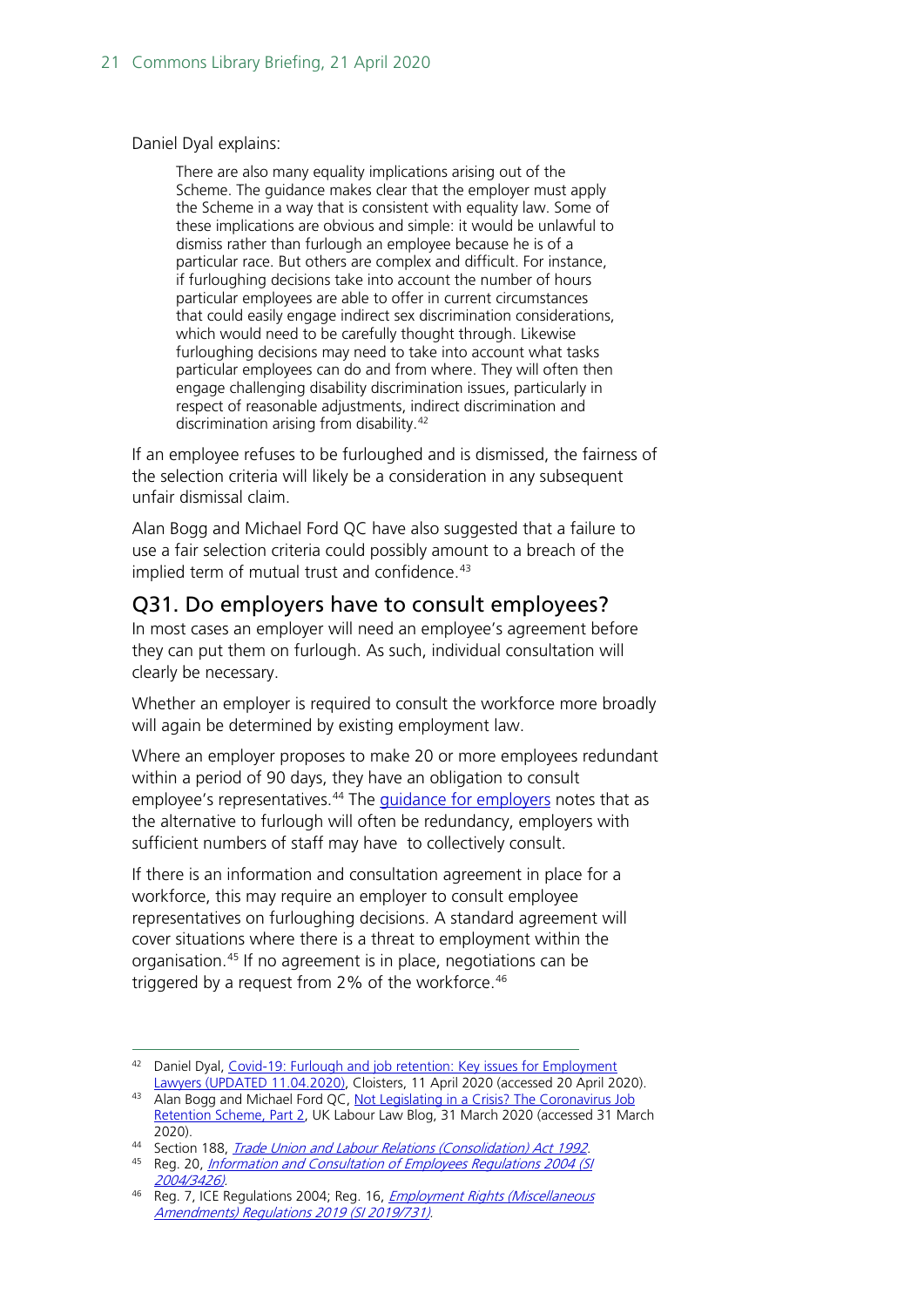## <span id="page-21-0"></span>Q32. Can employers make redundancies before the Scheme comes into effect?

Yes. However, any dismissal will need to be compliant with general employment law.

Employees with two years' continuous service are protected from unfair dismissal.[47](#page-21-1) While redundancy is a potentially fair reason for dismissal, the availability of the JRS, and the Government's Business Interruption Loans, may be relevant factors in considering whether dismissal was reasonable in the circumstances.[48](#page-21-2)

Employees who are made redundant may also be entitled to statutory redundancy pay.[49](#page-21-3)

<span id="page-21-1"></span><sup>47</sup> Part 10, Employment Rights Act 1996.

<span id="page-21-2"></span><sup>48</sup> See generally [Key Employment Rights,](https://commonslibrary.parliament.uk/research-briefings/cbp-7245/#fullreport) Commons Library Briefing Paper CBP-7245, 23 November 2018 (Section 27).

<span id="page-21-3"></span><sup>49</sup> Section 135, Employment Rights Act 1996.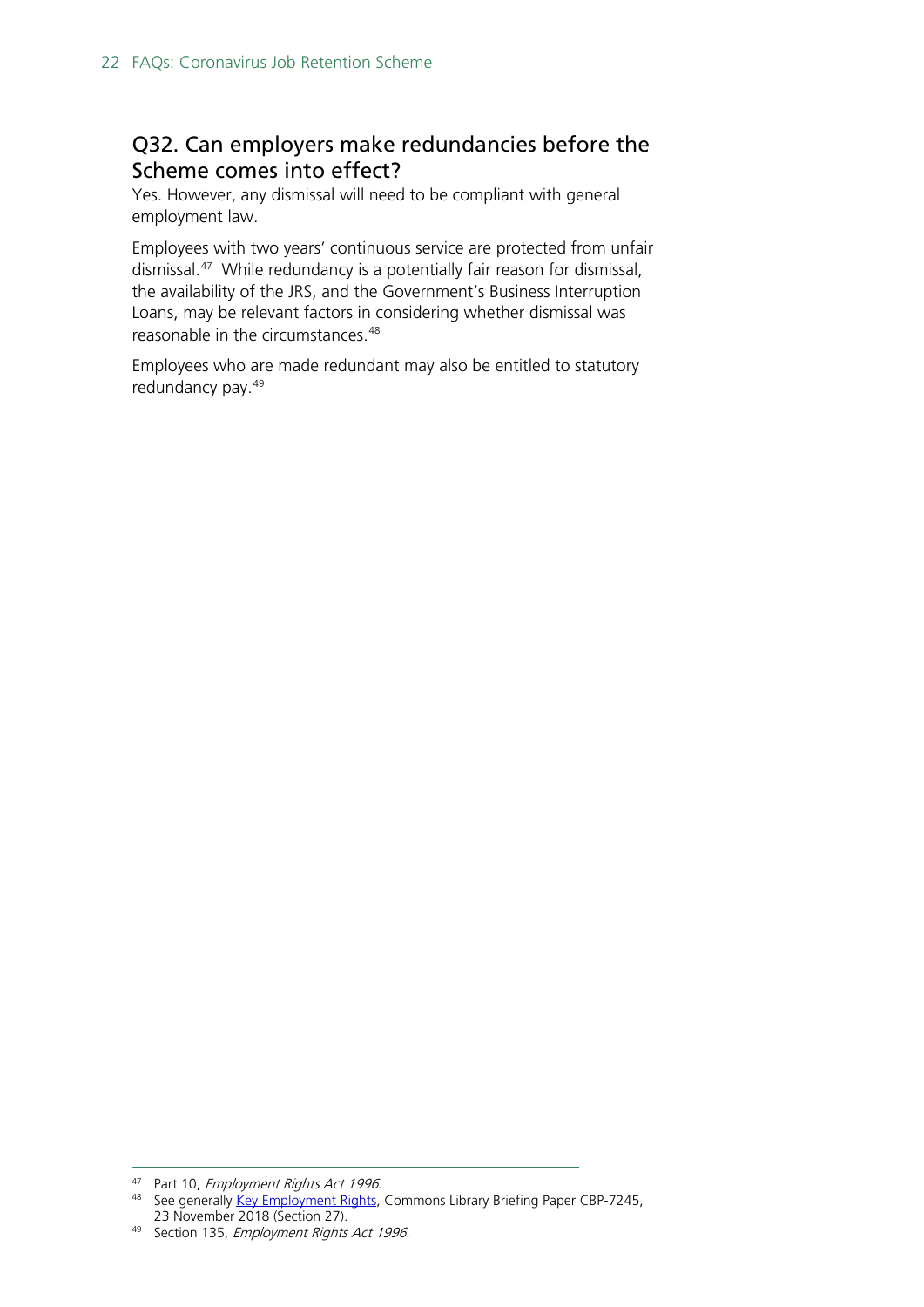## <span id="page-22-0"></span>7. Meaning of 'reference salary'

#### <span id="page-22-1"></span>Q33. What payments are covered by the Scheme?

As noted in Question 7, the [Treasury Direction](https://assets.publishing.service.gov.uk/government/uploads/system/uploads/attachment_data/file/879484/200414_CJRS_DIRECTION_-_33_FINAL_Signed.pdf) says that employers can claim 80% of an employee's 'reference salary' up to £2,500 per month. As discussed, employers must be paying their employees at least this minimum amount in order to be eligible to make a claim. If an employer is paying an employee less than 80% of their reference salary they may not be able to claim for this under the Scheme.

Employers can also claim the Employer NICs and automatic enrolment pension contributions that are payable on the employee's reduced rate of pay.

The Direction sets out complex rules for calculating 'reference salary' (discussed below). These rules are different from the [rules used to](https://www.gov.uk/understanding-your-pay/working-out-your-pay)  [calculate 'a week's pay'](https://www.gov.uk/understanding-your-pay/working-out-your-pay) in employment law.

#### <span id="page-22-2"></span>Q34. How is reference salary calculated?

The Government has published [guidance on how to calculate 80% of](https://www.gov.uk/guidance/work-out-80-of-your-employees-wages-to-claim-through-the-coronavirus-job-retention-scheme)  [an employee's reference salary](https://www.gov.uk/guidance/work-out-80-of-your-employees-wages-to-claim-through-the-coronavirus-job-retention-scheme) and an accompanying online calculator. The guidance says reference salary includes regular wages and nondiscretionary overtime, commission and bonuses. By contrast, it says tips, discretionary payments, non-cash payments and non-monetary benefits are excluded.

However, the rules in the **Treasury Direction** are extremely complex.<sup>[50](#page-22-3)</sup>

#### **Fixed rate employees**

The Direction distinguishes between those who are fixed rate employees and those who are not. Fixed rate employees will generally include all those who are paid an annual salary.

A fixed rate employee's reference salary is the 'regular' salary that they were paid in the last pay period before 19 March.

Paragraph 7.4 of the Direction says pay is 'regular' if it:

- (a) cannot vary according to any of the relevant matters described in paragraph 7.5 [performance of the employee or the company] except where the variation in the amount arises as described in paragraph 7.4(d),
- (b) is not conditional on any matter,
- (c) is not a benefit of any other kind, and
- (d) arises from a legally enforceable agreement, understanding, scheme, transaction or series of transactions.

Commentators have flagged a number of issues with this definition, in particular paragraph 7.4(b).

Daniel Dyal explains that this would appear to exclude commission:

A final problem to note is that while it is true that the Guidance deals with pay pretty summarily and at times opaquely, what it does say is not easy at times to reconcile with the Direction. For

<span id="page-22-3"></span><sup>&</sup>lt;sup>50</sup> Treasury Direction, paras. 7.1 to 7.15.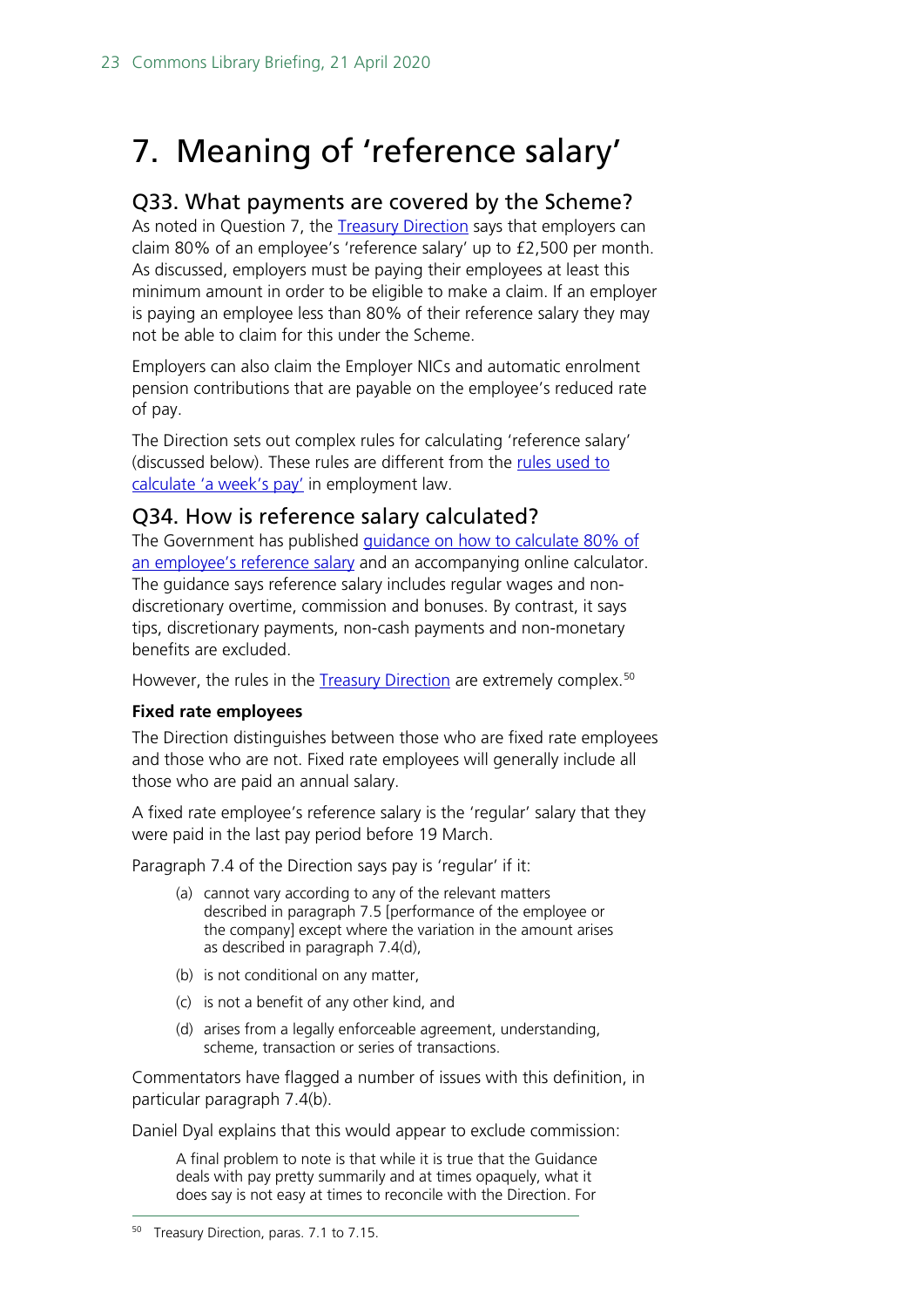instance it says that past overtime and contractual commission payments should be included when calculating variable employees' pay and this is not easy to reconcile with paragraph 7(4)(b). Perhaps the answer is that paragraph 7(4)(b) must be given a very narrow meaning; it is just that it difficult to know quite what.<sup>[51](#page-23-1)</sup>

David Reade QC and Daniel Northall also note that the definition in paragraph 7.4(b) is very ambiguous:

It is unclear what the draftsman sought to exclude through this part of the definition. Taken to its extreme, it leads to absurd results. All payments of wages are "conditional on a matter" in the sense that the employee's work is a condition of payment.<sup>[52](#page-23-2)</sup>

#### **Variable rate employees**

The Direction provides that the reference salary of those who are not fixed rate employees (those whose pay varies) is the higher of:

- Their average monthly wages in the 2019-20 tax year; or
- Their wages in the same month in the previous tax year.<sup>[53](#page-23-3)</sup>

Again, only 'regular' payments can be included in this calculation, leading to the issues identified above.

Jolyon Maugham QC has highlighted that paragraph 7.4(b) could have particularly serious implications for casual workers who do not have a right to guaranteed hours and whose pay is conditional on work being given to them.<sup>[54](#page-23-4)</sup>

#### <span id="page-23-0"></span>Q35. What about employees returning from statutory leave?

The [Treasury Direction](https://assets.publishing.service.gov.uk/government/uploads/system/uploads/attachment_data/file/879484/200414_CJRS_DIRECTION_-_33_FINAL_Signed.pdf) sets out different rules for determining the reference salary of fixed rate employees who return from a period of sick leave of family-related leave that began before 1 March 2020.<sup>[55](#page-23-5)</sup>

The reference salary for these employees will not be based on the regular salary they were paid in the last pay period before 19 March. This is because employees on statutory leave are often paid at a lower rate. Instead, these employees should be paid "on the same terms as the employee's paid leave." It is unclear precisely what this means.

The [guidance for calculating reference salary](https://www.gov.uk/guidance/work-out-80-of-your-employees-wages-to-claim-through-the-coronavirus-job-retention-scheme) says:

In line with other employees, claims for full or part time employees furloughed on return from family-related statutory leave should be calculated against their salary, before tax, not the pay they received whilst on family-related statutory leave. The same principles apply where the employee is returning from a period of unpaid statutory family-related leave.

<span id="page-23-5"></span><sup>55</sup> Treasury Direction, paras. 7.10.

<span id="page-23-1"></span><sup>51</sup> Daniel Dyal, Furlough Furore: the Treasury Direction and the Coronavirus Job [Retention Scheme,](https://www.cloisters.com/furlough-furore-the-treasury-direction-and-the-coronavirus-job-retention-scheme/) Cloisters, 17 April 2020 (accessed 20 April 2020).

<span id="page-23-2"></span><sup>&</sup>lt;sup>52</sup> David Reade QC and Daniel Northall, The Treasury Direction: Answers or more [Questions?,](https://www.linkedin.com/pulse/treasury-direction-answers-more-questions-daniel-northall/) LinkedIn, 16 April 2020 (accessed 20 April 2020).

<span id="page-23-3"></span><sup>53</sup> Treasury Direction, para. 7.2.

<span id="page-23-4"></span><sup>&</sup>lt;sup>54</sup> Jolyon Maugham QC, Does the Job Retention Scheme apply to casual workers, Waiting for Godot, 18 April 2020 (accessed 20 April 2020).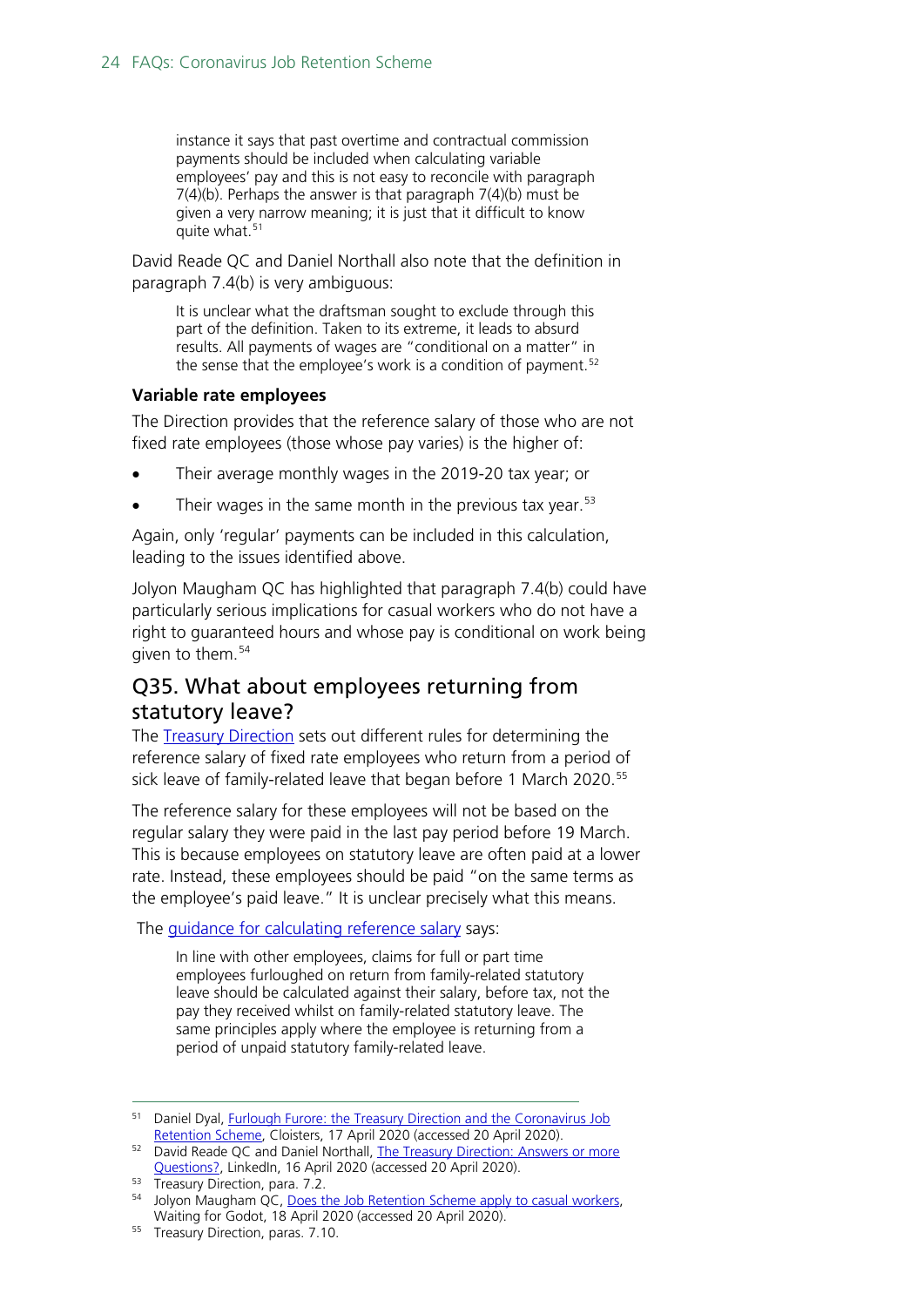## <span id="page-24-0"></span>Q36. Do employers have to top up the wages?

The **guidance for employers** says that it is for employers to decide whether to top up wages (the extra 20% or anything above £2,500).

However, as noted in Question 26, the default position under the contract will normally be that workers are entitled to their *full wages* if they are ready, willing and able to work.

If the contract is not varied, an employer would likely be in breach of contract by only paying 80% of wages. This could also be an unlawful deduction from wages.

## <span id="page-24-1"></span>Q37. Will employee NICs and pension contributions have to be deducted?

The [guidance for employers](https://www.gov.uk/guidance/claim-for-wage-costs-through-the-coronavirus-job-retention-scheme?fbclid=IwAR01rSs4rCE4YS-aLNhIjLHYOFTCyfFai2dDeniRYcWWyaROVwuDDBO1QKo) says the payments made to employees with grants issued under the Scheme will be subject to the usual deductions, including income tax, employee NICs and auto-enrolment pension contributions.

## <span id="page-24-2"></span>Q38. Do furloughed employees have to be paid the National Minimum Wage?

The [guidance for employers](https://www.gov.uk/guidance/claim-for-wage-costs-through-the-coronavirus-job-retention-scheme?fbclid=IwAR01rSs4rCE4YS-aLNhIjLHYOFTCyfFai2dDeniRYcWWyaROVwuDDBO1QKo) says that furloughed employees are not undertaking 'work' within the meaning of the National Minimum Wage [Act 1998](http://www.legislation.gov.uk/ukpga/1998/39/contents) and so do not have to be paid the National Living Wage / National Minimum Wage (NLW / NMW). As such, it will be permissible to vary the employment contract to reduce a worker's pay to 80%, even if this puts their wages below the NLW / NMW.

<span id="page-24-3"></span>However, the guidance notes that if an employee undertakes training then this will constitute work for the purposes of the 1998 Act and the worker must be paid the NLW / NMW. The implication is that the employer must top up the grant made under the Scheme. Workers cannot contract out of their right to be paid the NLW / NMW.[56](#page-24-3)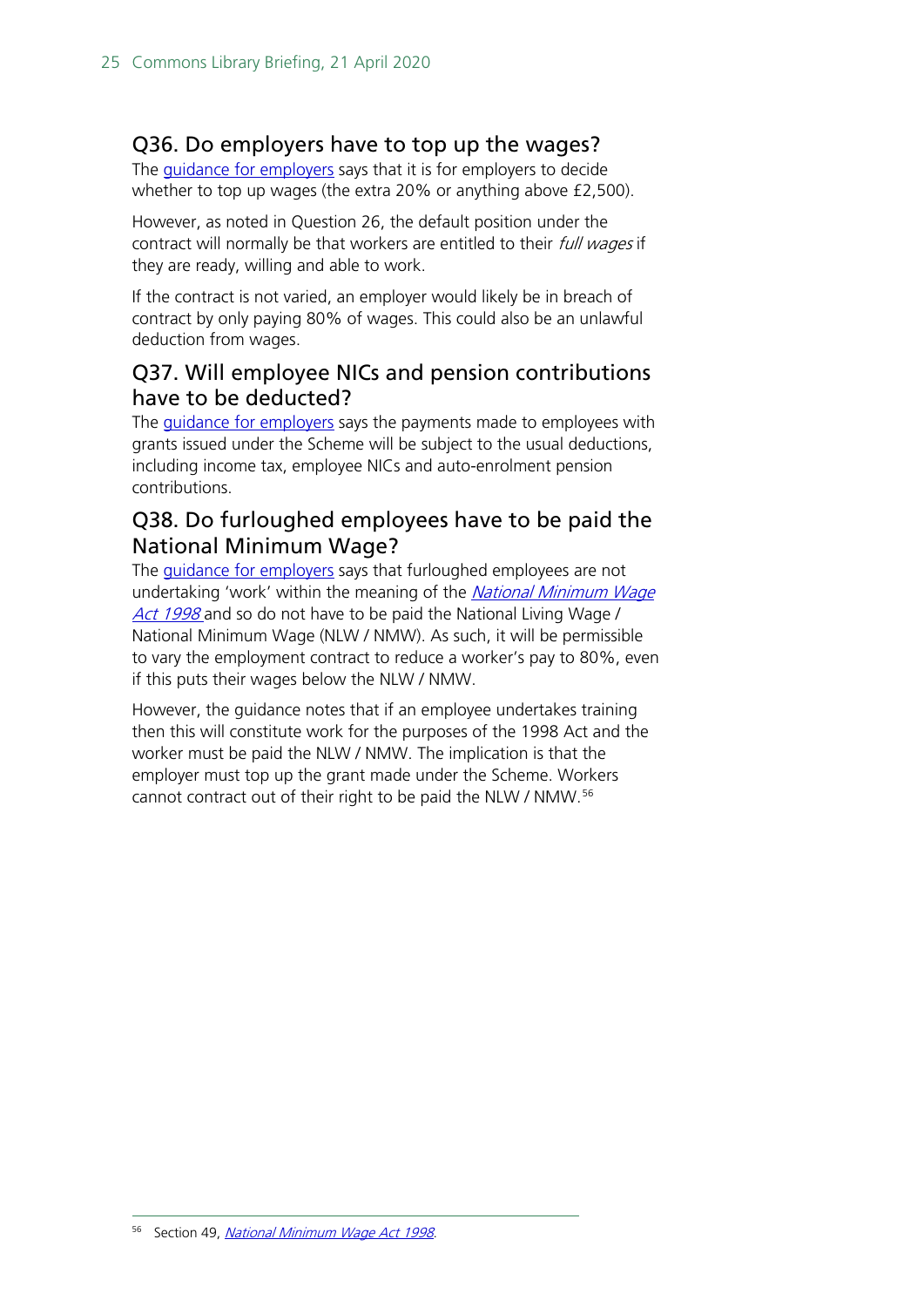## <span id="page-25-0"></span>8. Other employment issues

### <span id="page-25-1"></span>Q39. Does being furloughed affect maternity rights?

The Treasury Direction does not alter existing rules on maternity leave and statutory maternity pay (SMP). However, being furloughed could impact a woman's eligibility for SMP or the rate of SMP she receives.

An employee who has worked for her employer for a continuous period of 26 weeks by the 15<sup>th</sup> week before the expected week of childbirth will be eligible for SMP. Her normal weekly earnings must be above £120. SMP is paid for 39 weeks. The first 6 weeks are paid at 90% of the woman's normal weekly earnings. The remaining 33 weeks are paid at the statutory rate of £151.20. Some women will have a contractual right to enhanced maternity pay.<sup>[57](#page-25-2)</sup>

'Normal weekly earnings' for the purposes of SMP can include bonuses and commission. They are calculated by reference to the eight weeks preceding the 'qualifying week' (the  $15<sup>th</sup>$  week before the expected week of childbirth).<sup>[58](#page-25-3)</sup>

The [guidance for employers](https://www.gov.uk/guidance/claim-for-wage-costs-through-the-coronavirus-job-retention-scheme?fbclid=IwAR01rSs4rCE4YS-aLNhIjLHYOFTCyfFai2dDeniRYcWWyaROVwuDDBO1QKo) notes that as the JRS does not alter maternity rights legislation, a woman will be entitled to SMP at the usual rate. Employers can already reclaim most of the cost of SMP from the Government.<sup>[59](#page-25-4)</sup> The guidance notes that employers who pay enhanced maternity pay can claim this as 'wages' under the Scheme.

However, Maternity Action, a leading maternity rights organisation, has noted that a woman who is furloughed or on SSP in the period preceding her 'qualifying week' would be on lower pay and that this could impact either her eligibility for SMP or the rate at which it is paid:

#### **If I'm off work on Statutory Sick Pay (SSP) or on furlough, does that count towards the 26 weeks continuous service for qualifying for Statutory Maternity Pay (SMP)?**

Yes, any weeks on SSP or on furlough count as continuous employment. In order to qualify for SMP you must be employed by the same employer for at least 26 weeks by the 15<sup>th</sup> week before your baby is due. If you are on SSP or on furlough during part of that period it will still count towards your continuous employment. But bear in mind that SSP is below the earnings threshold for SMP, so it may affect your average earnings, see question above. If you are on furlough and receiving 80% of your normal pay this will also affect how much SMP you will get.<sup>[60](#page-25-5)</sup>

A woman who becomes ineligible for SMP will still be able to claim [Maternity Allowance.](https://www.gov.uk/maternity-allowance) However, this is paid entirely at the statutory rate.

<span id="page-25-2"></span><sup>&</sup>lt;sup>57</sup> See [Key Employment Rights,](https://commonslibrary.parliament.uk/research-briefings/cbp-7245/#fullreport) Commons Library Briefing Paper CBP-7245, 23 November 2018, (Section 9).

<span id="page-25-3"></span><sup>58</sup> Regs. 20-21, **[Statutory Maternity Pay \(General\) Regulations 1986 \(SI 1986/1960\)](http://www.legislation.gov.uk/uksi/1986/1960/contents)**.

<span id="page-25-4"></span><sup>&</sup>lt;sup>59</sup> Section 167, *[Social Security Contributions and Benefits Act 1992](http://www.legislation.gov.uk/ukpga/1992/4/contents)* 

<span id="page-25-5"></span> $60$  Maternity Action, FAOs: Covid-19 – rights and benefits during pregnancy and [maternity leave](https://maternityaction.org.uk/covidmaternityfaqs/) (accessed 1 April 2020).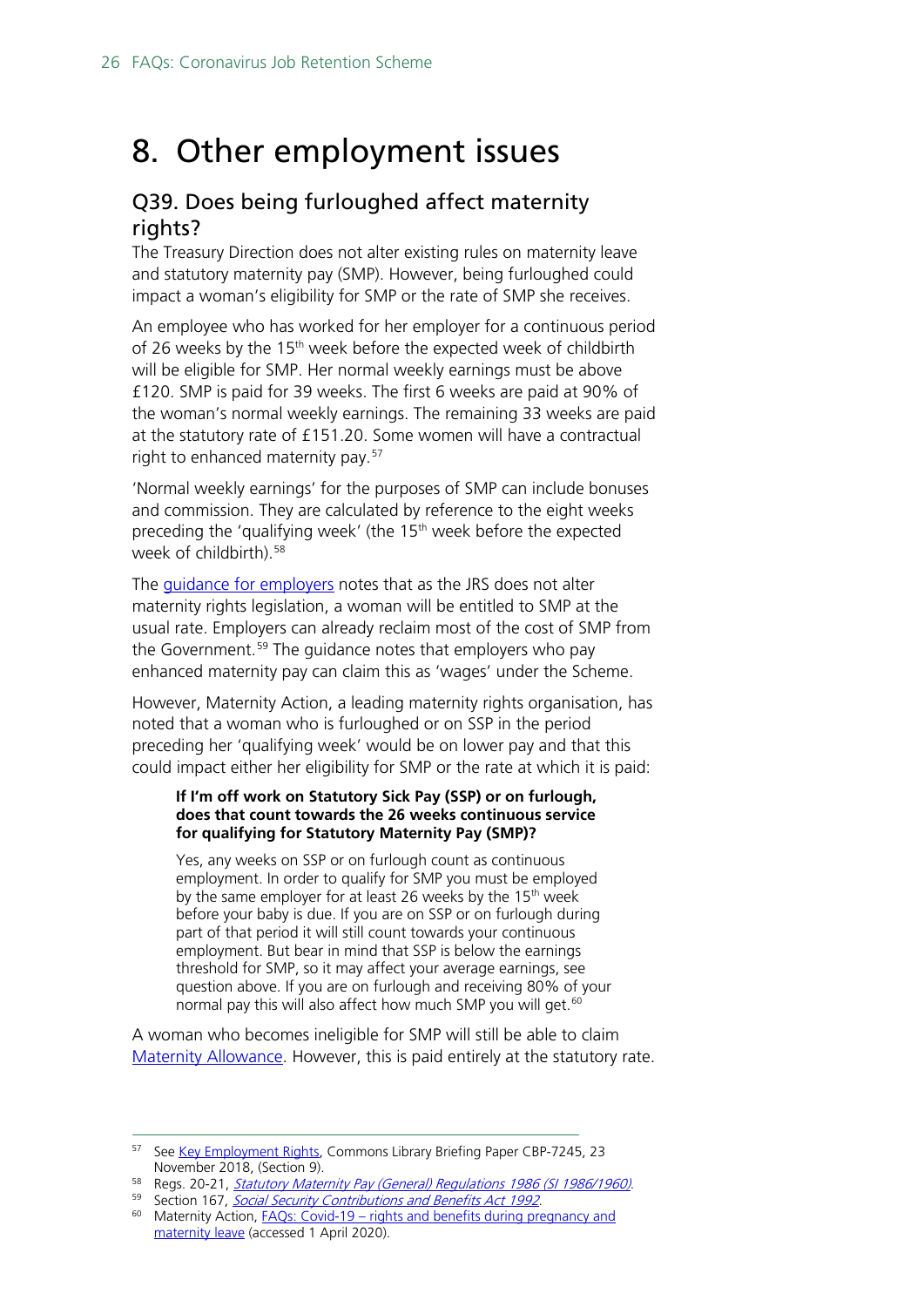## <span id="page-26-0"></span>Q40. Does being furloughed affect continuity of employment?

The Government guidance does not address continuity of employment.

A number of employment rights are only available to employees who have a period of continuous employment with their employer. Examples include the protection from unfair dismissal, the right to redundancy pay and notice pay. Continuity of employment is generally broken by a period of more than one week where the relationship is not governed by the employment contract, although there are exceptions.<sup>[61](#page-26-2)</sup>

As the employment contract continues to apply during periods of furlough, being furloughed itself should not affect continuity.

However, employees whose employment was terminated after 28 February 2020 can be re-hired and put on furlough (see Question 14). Periods between termination and reengagement can break continuity.

Under the 'temporary cessation of work' rule, continuity of employment can be preserved where an worker is made redundant following a reduction in the amount of work but is later re-hired.<sup>[62](#page-26-3)</sup> Continuity can also be preserved where an employee is re-engaged after making a complaint of unfair dismissal.<sup>[63](#page-26-4)</sup> However, it is unlikely that these rules would apply if an employee resigned in order to find a new job.

Alan Bogg and Michael Ford QC have called for statutory provision to specifically preserve continuity for coronavirus-related cases.<sup>[64](#page-26-5)</sup>

### <span id="page-26-1"></span>Q41. Does being furloughed affect annual leave?

The relationship between furlough and annual leave remains one of the most complicated issues involving the JRS. The issue has been addressed in the updated *guidance for employees* and the new *guidance on* [calculating reference salary.](https://www.gov.uk/guidance/work-out-80-of-your-employees-wages-to-claim-through-the-coronavirus-job-retention-scheme)

In the UK, the right to paid annual leave is set out in the *Working Time* [Regulations 1998 \(SI 1998/1833\)](http://www.legislation.gov.uk/uksi/1998/1833/contents/made) ('WTR'). This sets out a right to 5.6 weeks of annual leave. This is comprised of 4 weeks, plus an additional 1.6 weeks to reflect the year's eight bank holidays. So far as the 4 weeks are concerned, the WTR implements the EU's *Working Time* [Directive \(Directive 2003/88/EC\)](https://eur-lex.europa.eu/legal-content/EN/TXT/?uri=celex%3A32003L0088) ('WTD'). Although the UK has left the EU, it remains bound by EU law during the implementation period.<sup>[65](#page-26-6)</sup>

The [Working Time \(Coronavirus\) \(Amendment\) Regulations 2020 \(SI](http://www.legislation.gov.uk/uksi/2020/365/contents/made)  [2020/365\)](http://www.legislation.gov.uk/uksi/2020/365/contents/made) allow workers to carry over up to four weeks of annual leave into the next two leave years where it was not "reasonably practicable" for them to take that leave because of coronavirus.

<span id="page-26-2"></span><sup>&</sup>lt;sup>61</sup> Section 212, Employment Rights Act 1996.

<sup>&</sup>lt;sup>62</sup> See e.g. *Fitzgerald v Hall Russell & Co Ltd* [1970] A.C. 984.

<span id="page-26-4"></span><span id="page-26-3"></span><sup>63</sup> Section 219, Employment Rights Act 1996; Reg. 2, Employment Protection [\(Continuity of Employment\) Regulations 1996 \(SI 1996/3147\).](https://www.legislation.gov.uk/uksi/1996/3147/regulation/2/made)

<span id="page-26-5"></span><sup>64</sup> Alan Bogg and Michael Ford QC, [Legislating in Times of Crisis: The Coronavirus Job](https://uklabourlawblog.com/2020/03/23/legislating-in-times-of-crisis-the-coronavirus-job-retention-scheme-by-alan-bogg-and-michael-ford/)  [Retention Scheme,](https://uklabourlawblog.com/2020/03/23/legislating-in-times-of-crisis-the-coronavirus-job-retention-scheme-by-alan-bogg-and-michael-ford/) UK Labour Law Blog, 23 March 2020 (accessed 31 March 2020).

<span id="page-26-6"></span><sup>&</sup>lt;sup>65</sup> See [Constitutional implications of the Withdrawal Agreement legislation,](https://commonslibrary.parliament.uk/research-briefings/cbp-8805/) Commons Library Briefing Paper CBP-8805, 20 February 2020.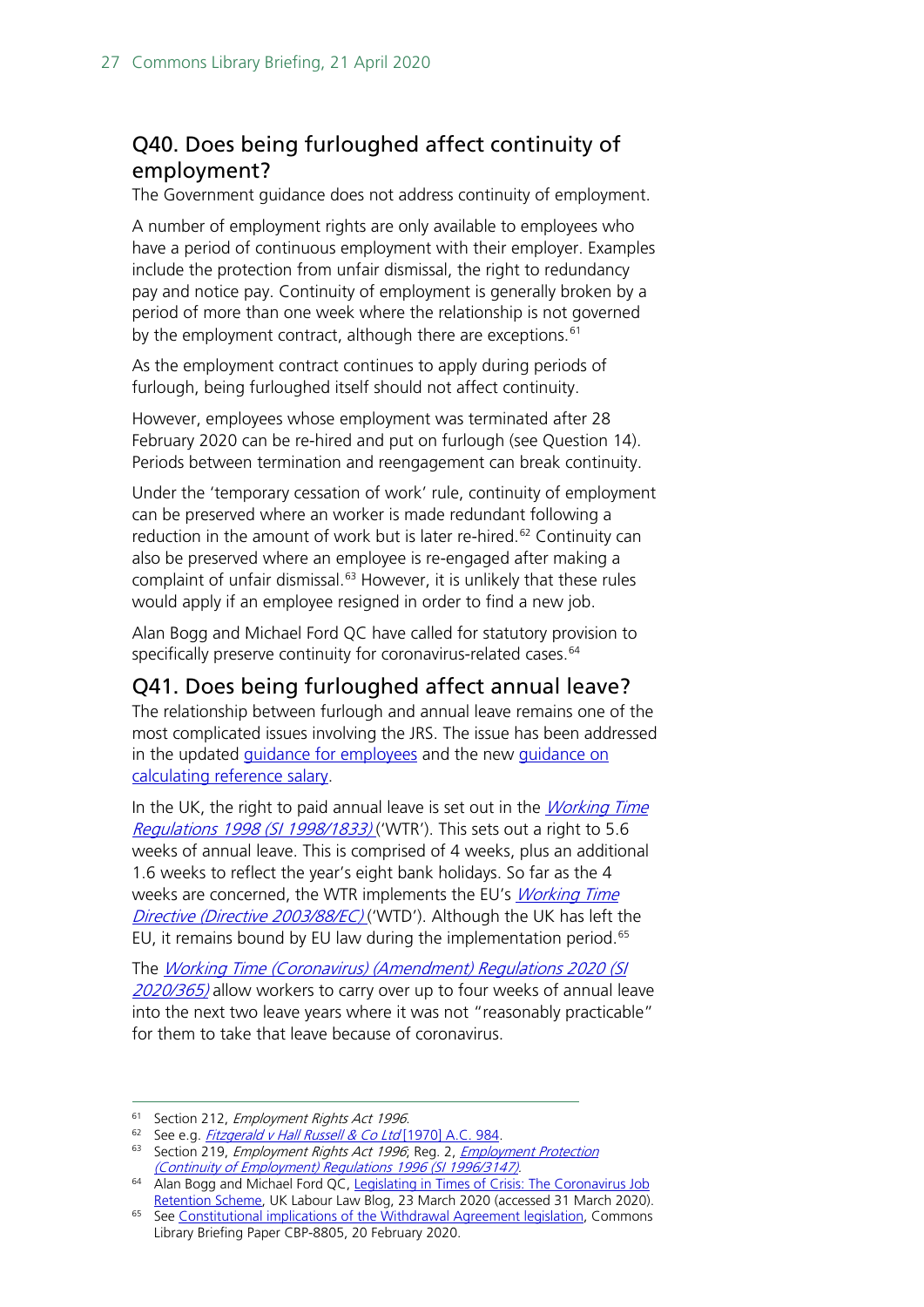There are a number of issues concerning the relationship between annual leave and furlough:

- 1 Does annual leave accrue during furlough?
- 2 Can workers take annual leave during furlough?
- 3 Can workers be required to take annual leave during furlough?
- 4 What rate is annual leave during furlough paid at?

#### **Accruing annual leave**

The generally accepted position appears to be that as workers on furlough remain employed, the 5.6 weeks of statutory annual leave will continue to accrue. Lewis Silkin LLP, the law firm, explains:

#### **Will workers continue to accrue holiday allowance while they are furloughed?**

Yes, because they remain employed. You could agree to reduce any enhanced contractual holiday (beyond the statutory minimum of 5.6 weeks per year) to reflect the fact that an employee has been on furlough, but employees will retain their right to annual leave under the Working Time Regulations.<sup>[66](#page-27-0)</sup>

#### **Workers taking annual leave during furlough**

The updated [guidance for employees](https://www.gov.uk/guidance/check-if-you-could-be-covered-by-the-coronavirus-job-retention-scheme) confirms that workers can continue to take annual leave while on furlough and this will not break the furlough period.

#### **Employers requiring workers to take annual leave**

A separate issue is whether employers can require workers to take annual leave during furlough. Under regulation 15 of the WTR, employers can require workers to take annual leave on particular days. For example, many workers will be required by their employment contract to take eight days of their annual leave on bank holidays.<sup>[67](#page-27-1)</sup>

This issue is not addressed in the Government guidance.

The Acas *[guidance](https://www.acas.org.uk/coronavirus/using-holiday) on holidays* says that it may not be reasonably practicable for workers to take annual leave during furlough and that they would be able to carry leave over into the next two leave years.

David Reade QC and Daniel Northall note that if employers were able to require workers to take leave, they could require workers to exhaust their annual leave entitlement during the furlough period:

The outstanding question is whether an employer is entitled to require its workers to take annual leave at times other than bank holidays. If the answer to this question is a simple, unqualified 'yes', one is forced to concede that it leads to a superficially unattractive proposition: an employer can run down annual leave entitlement to nought by requiring its staff to take lengthy or repeated periods of annual leave during periods of furlough. In

<span id="page-27-0"></span><sup>66</sup> Lucy Lewis and Richard Moore, Furloughing employees - [FAQs for employers on the](https://www.lewissilkin.com/en/insights/furloughing-employefaqs-for-employers-on-the-coronavirus-job-retention-scheme)  [coronavirus job retention scheme,](https://www.lewissilkin.com/en/insights/furloughing-employefaqs-for-employers-on-the-coronavirus-job-retention-scheme) Lewis Silkin LLP, 20 April 2020 (accessed 20 April 2020).

<span id="page-27-1"></span> $67$  Bank holidays are not, strictly speaking, holidays – although in practice most workers will take annual leave on these days. See Commons Library Insight, Bank holidays: [How are they created and changed?,](https://commonslibrary.parliament.uk/parliament-and-elections/parliament/bank-holidays-how-are-they-created-and-changed/) 23 August 2019.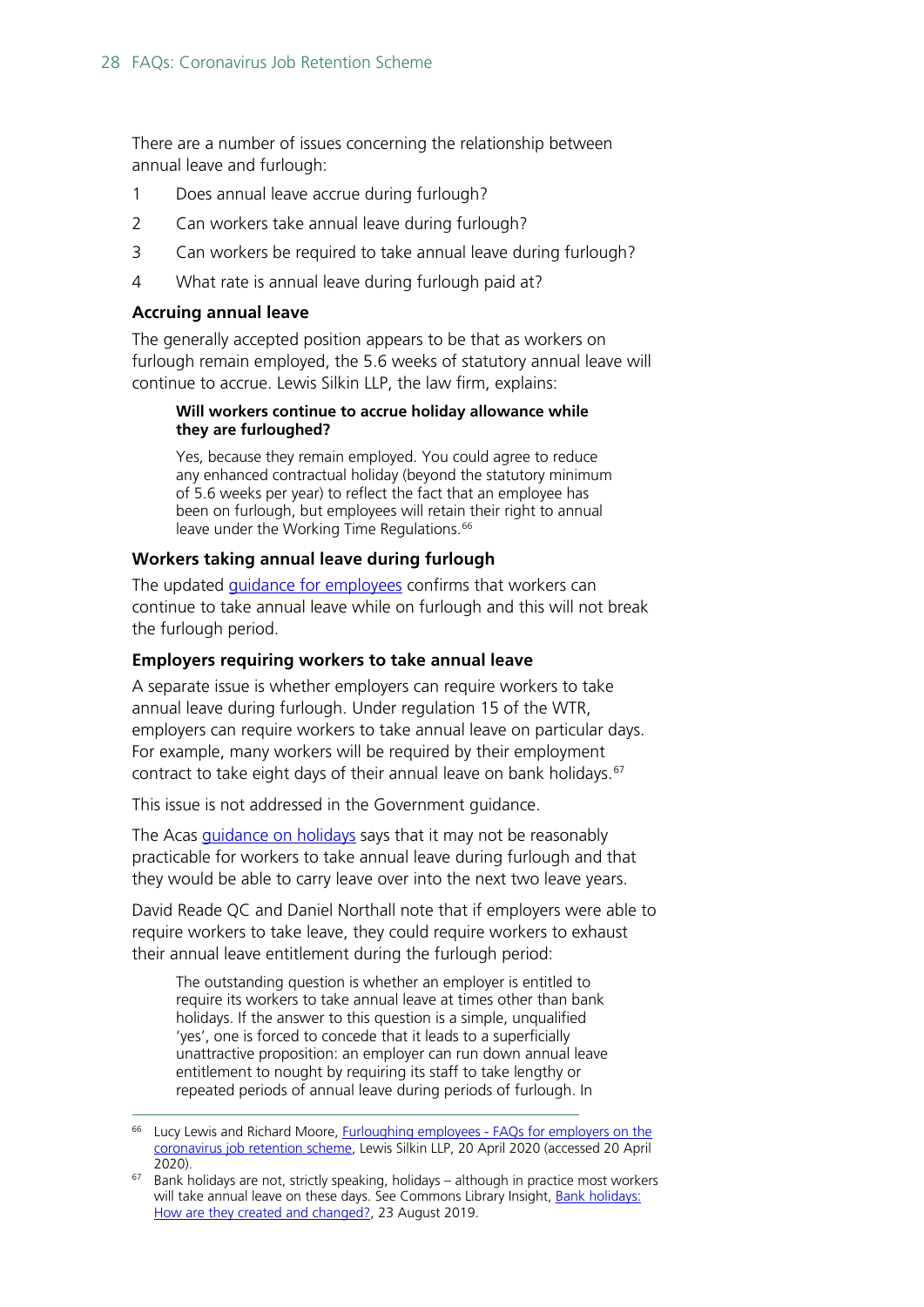this way, workers would receive neither additional leave nor additional pay and, so the argument would go, the right to annual leave would be illusory.<sup>[68](#page-28-0)</sup>

UK case law suggests that workers can be required to take annual leave during periods when they would not otherwise have been working.<sup>[69](#page-28-1)</sup> However, CJEU case law also suggests that there are circumstances in which workers cannot be required to take leave, such as during sick leave where a worker is unable to enjoy a period of rest and leisure.<sup>[70](#page-28-2)</sup>

Alan Bogg and Michael Ford QC have argued that workers cannot be required to take annual leave during furlough as, in the current circumstances, furlough is more akin to a period of sick leave:

Although the CJEU case-law is not entirely clear, we think the better argument is that 'furloughing' for most workers in circumstances of the current lockdown is closer to sick leave, following the orthodox line in cases like Stringer, than it is to zerohours working or taking parental leave. First, 'furlough' leave is not foreseeable and it is entirely beyond the control of the employee. The decision to furlough is the employer's, not the employee's, and the current situation as regards employment and economic activity could scarcely have been predicted a matter of weeks ago. While that cannot provide the complete answer, more important may be a second factor. 'Furlough' leave in the current circumstances, like sick leave, is subject to extensive physical and psychological constraints.[71](#page-28-3)

#### **Rate of pay during annual leave**

Under the WTR, holiday pay is paid at the rate of 'a week's pay'. This is calculated using a 52-week reference period.<sup>[72](#page-28-4)</sup>

The guidance on calculating reference pay says that if a worker takes annual leave during a period of furlough they must be paid holiday pay calculated in accordance with these rules. It says that employers must top up a worker's pay to this rate.

However, under EU law, a worker must be paid their 'normal remuneration' for four weeks of annual leave. If a worker took annual leave after being furloughed and on reduced pay for some time, this could affect the 'week's pay' calculation. In such circumstances, it is not clear whether this would be compatible with the EU definition of 'normal remuneration'.

Reade and Northall argue that "the safest course […] which would eliminate all risk of litigation" would be for holiday pay to be paid at the full rate of pre-furlough remuneration.<sup>[73](#page-28-5)</sup>

<span id="page-28-2"></span><span id="page-28-1"></span>69 [Russell v Transocean International Resources Ltd](https://www.supremecourt.uk/cases/docs/uksc-2010-0231-judgment.pdf) [2011] UKSC 57.

<span id="page-28-0"></span><sup>&</sup>lt;sup>68</sup> David Reade QC and Daniel Northall, The Coronavirus Job Retention Scheme: An [addendum on annual leave,](http://www.littletonchambers.com/the-coronavirus-job-retention-scheme-an-addendum-on-annual-leave-1548/) Littleton, 4 April 2020 (accessed 7 April 2020).

<sup>70</sup> [Stringer and ors v HMRC \(C-520/06\)](https://www.bailii.org/eu/cases/EUECJ/2009/C52006.html) [2009] ICR 932.

<span id="page-28-3"></span><sup>71</sup> Alan Bogg and Michael Ford QC, Furloughing and Fundamental Rights: The Case of [Paid Annual Leave,](https://uklabourlawblog.com/2020/04/06/furloughing-and-fundamental-rights-the-case-of-paid-annual-leave-by-alan-bogg-and-michael-ford/) UK Labour Law Blog, 6 April 2020 (accessed 7 April 2020).

<span id="page-28-4"></span><sup>72</sup> BEIS, Holiday Pay: Guidance on calculating holiday pay for workers without fixed [hours or pay,](https://assets.publishing.service.gov.uk/government/uploads/system/uploads/attachment_data/file/877642/calculating-holiday-pay-for-workers-without-fixed-hours-or-pay.pdf) April 2020.

<span id="page-28-5"></span> $73$  David Reade OC and Daniel Northall, The Coronavirus Job Retention Scheme: An [addendum on annual leave,](http://www.littletonchambers.com/the-coronavirus-job-retention-scheme-an-addendum-on-annual-leave-1548/) Littleton, 4 April 2020 (accessed 7 April 2020).